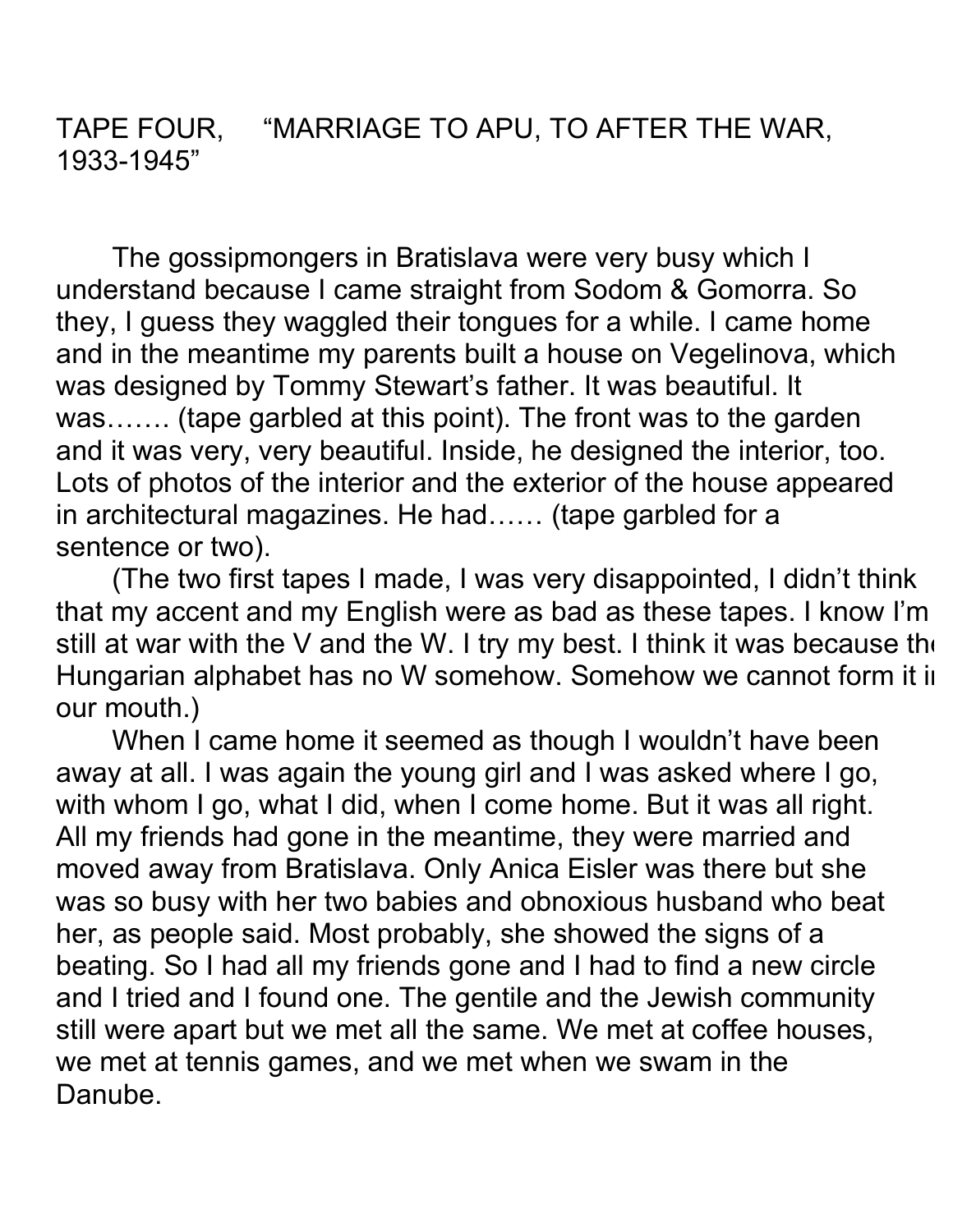From about that time, I would like to tell you something. It was sort of a boat, which had a square opening in the middle. It had a bottom but it was constant in the way that the water of the river could flow in and could flow out. Around it was sort of a gangplank and then cabins where we could change. On the outside was a sun deck. It was hot and we didn't care who comes from the community, we just used the same swimming pool. It was sort of a pool. Sometimes, very seldom though, the lifeguards took us up, rowed us up to Devin in a boat and then they left us swim close to the banks in the Danube itself. It was very wonderful, it was a completely different feeling, although the water was flowing in the pool too. But somehow it was different to swim in the open Danube. In the winter this boat was towed away to the winter haven where it hibernated till the next summer.

As I said, in tennis we played together and we rode together. Apu had a horse together with a doctor a while. It was a white horse, had some Lipizzaner blood and Apu named it Florian after the very lovely and sad novel by Stephan Zweig, which was titled Florian: The Horse of the Kaiser. It was a very sad story but it was a beautiful book. I had one, that is I didn't have, I didn't own it, but it was possible to rent a horse. Which meant that you paid for it and you borrowed it and were the only one who rode it. She was a little black girl filly, she was very nice, she was very easy to handle. Apu rode her when he took part in competitions, in jumping because she was a good jumper. Florian was too heavy to use for that purpose. Apu won a few prizes with her. So this was the best way to get together with Apu. That's how we met again. And this time it was completely different. I was more mature and also had the experiences in the meantime. Right away from the beginning we enjoyed each other's company. We nearly, every day, especially in the summer, after the harvest, when the fields were bare, we rode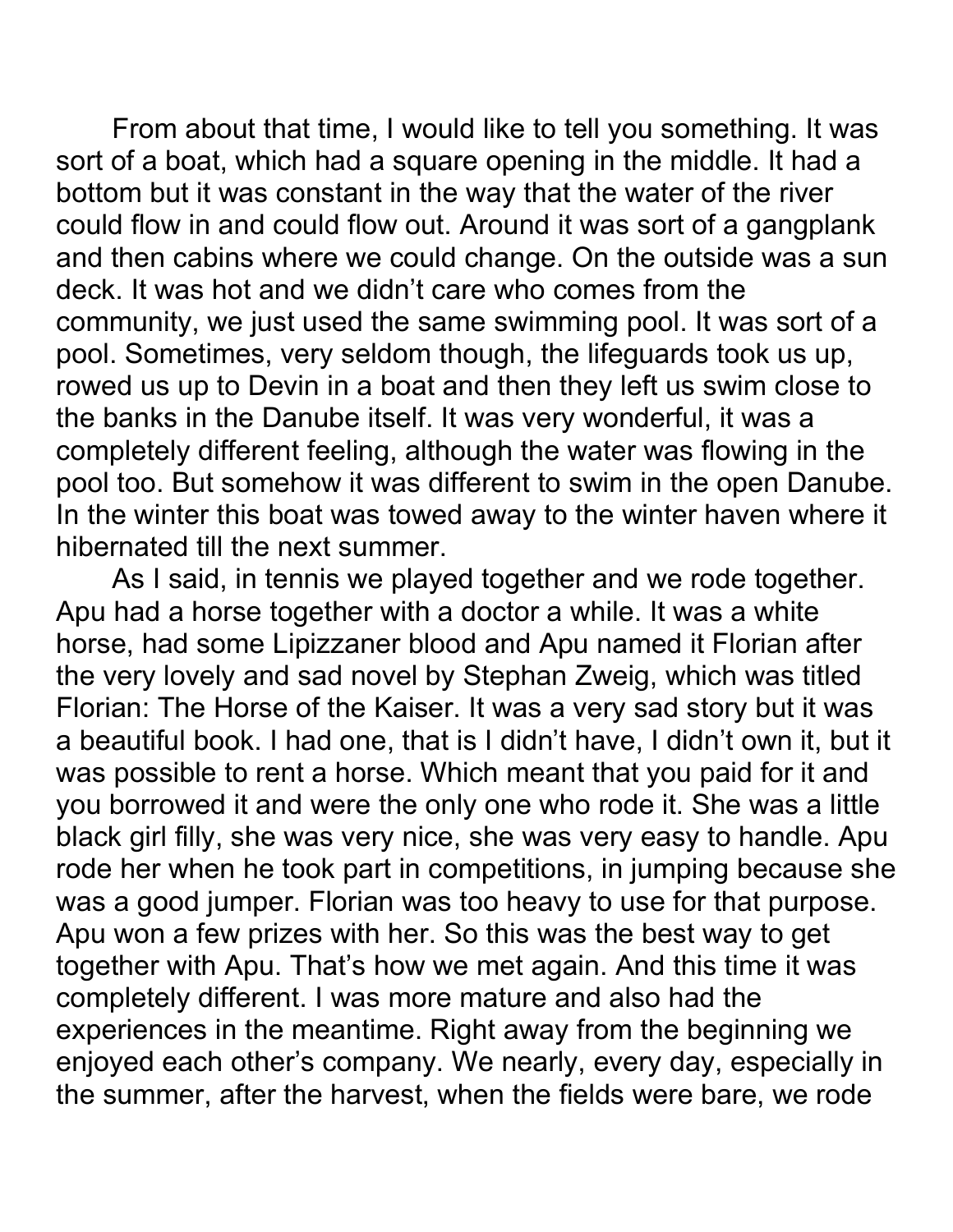and it was a beautiful time. We slowly fell in love and we just loved to be in each other's company.

I have to mention here an episode, it was a very nice summer day, beautiful weather, we rode out. Suddenly a storm came up, the rain was pouring and we had no shelter and we didn't see anything except far away a very tall tree. So we took the directions and rode there and stopped under the trees to get to have shelter. It was very romantic, we kissed, and didn't think of it that we had the worst place for an electric storm possible. We didn't think of that, and we didn't think of the metal on the horseshoes of our horses. But it was very beautiful and, as I said, very romantic.

Apu met my friends from Berlin too. After I left, they left too, Annie and Nicholas Olah left Berlin for Szekesfehervar, Hungary which was his hometown. Odette and Kurt (her husband) traveled for a while and then, during the war they settled in New York where I met them after my emigration. George Alexander, who was very well liked and a very excellent actor, had a Jewish wife, Ilse. I don't know how he managed it but it could be that Goering's wife was an actress and they say that she had lots of Jewish actors and actresses during the best times. Maybe she helped Ilse too, I don't know. I only know that after the war George died and the last l heard about Ilse was that she opened a antique store in Hamburg. I have heard nothing about her. Annie and Nicholas committed suicide when the transports to Auschwitz began in Hungary.

Well, to go back to our romance. Apu walked me home one evening and suddenly he said, "Tomorrow we are going to drive up to Vienna. We are going to see proffessor X, and if you and I are both healthy then we are going to get married." It was not very romantic, but that's how we were engaged. We were engaged only for twenty days because he wanted to marry me on his birthday, which was the twenty-ninth of September. Apu 's family was not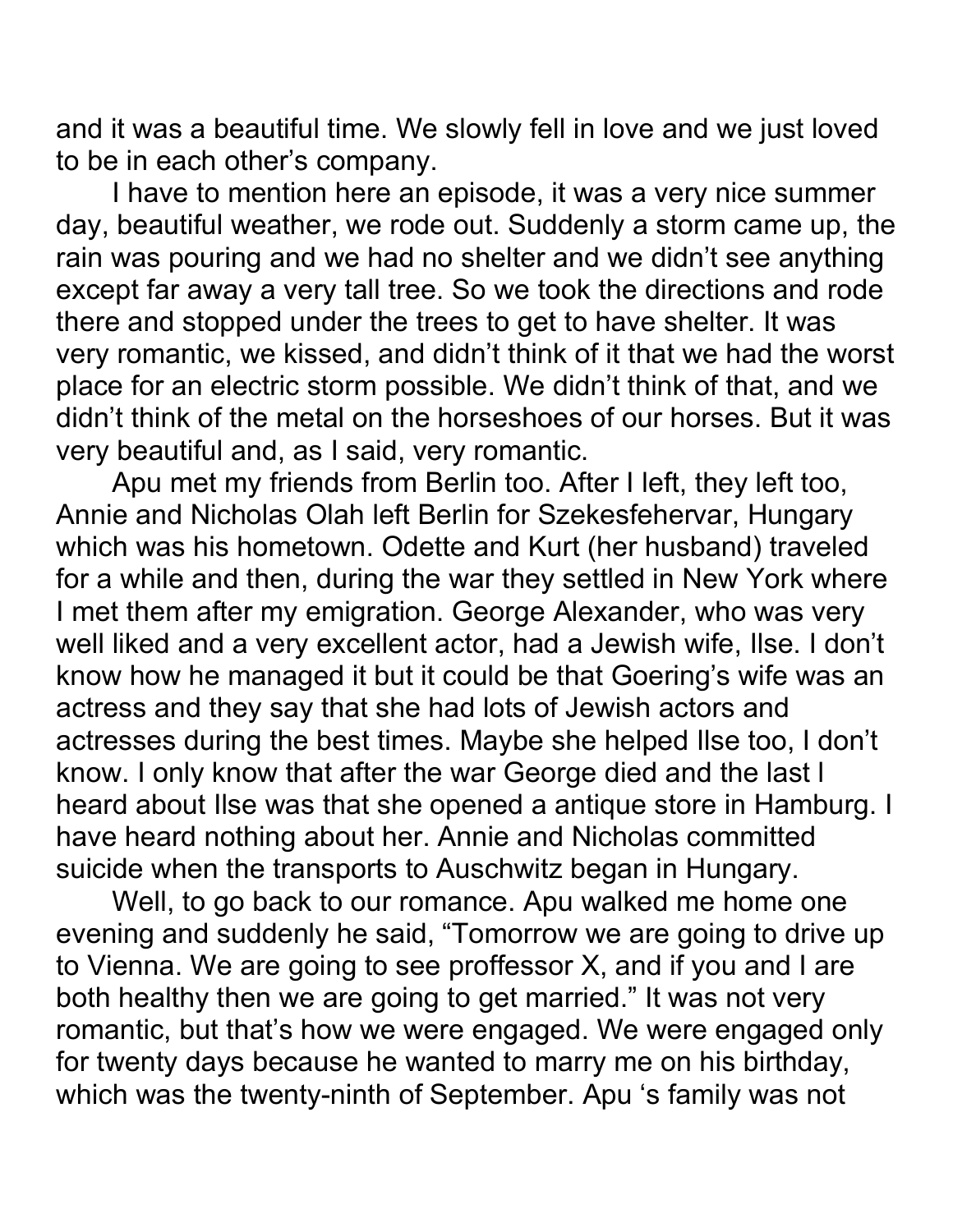delighted about this engagement. I think Braun Mama was afraid for Apu because he was her favorite, and they went together on vacations, and she relied completely on Apu for everything. The only one who accepted me with open arms was the youngest daughter Olga, who was the mother of Chavah and Agi. She was really a sweetheart. Braun Mama, I mentioned it, I think I wrote it when I wrote about the family tree was, and little stories which were told in the family about an Uncle who was a black sheep and was a gambler and playboy. So Braun Mama brought up her sons so that they shouldn't touch a card, which they didn't. Apu really didn't even want to play bridge. But her daughters, her three daughters had to be at her house at three o'clock every afternoon for a game of rummy. She was a wonderful woman. A very smart woman, but she was a cold woman, to shake a hand or to kiss somebody was out of question.

Annie Olah came to visit me and we had a very nice time together. Odette came to visit me too. She liked Apu very much, this time not for herself, but for me. She was really the one who pushed the last steps for us, that we should have a relationship. That's how we started and it was a beautiful time. It was really, I could say, a courting time.

Apu's family wanted a religious wedding. When Apu went to the rabbi in Bratislava, he said that he's not going to marry us and suggested to Apu that he should look for a honest, nice, Jewish girl. Not marry a baptized divorcee. Just refused to marry us. But as the family wanted to have a religious wedding we had to go to Vienna, an old synagogue. We were married. Only a meal after, I mean we had no reception. We were only the closest family and the only ones who were not family were Annie and Nicholas who came to our wedding.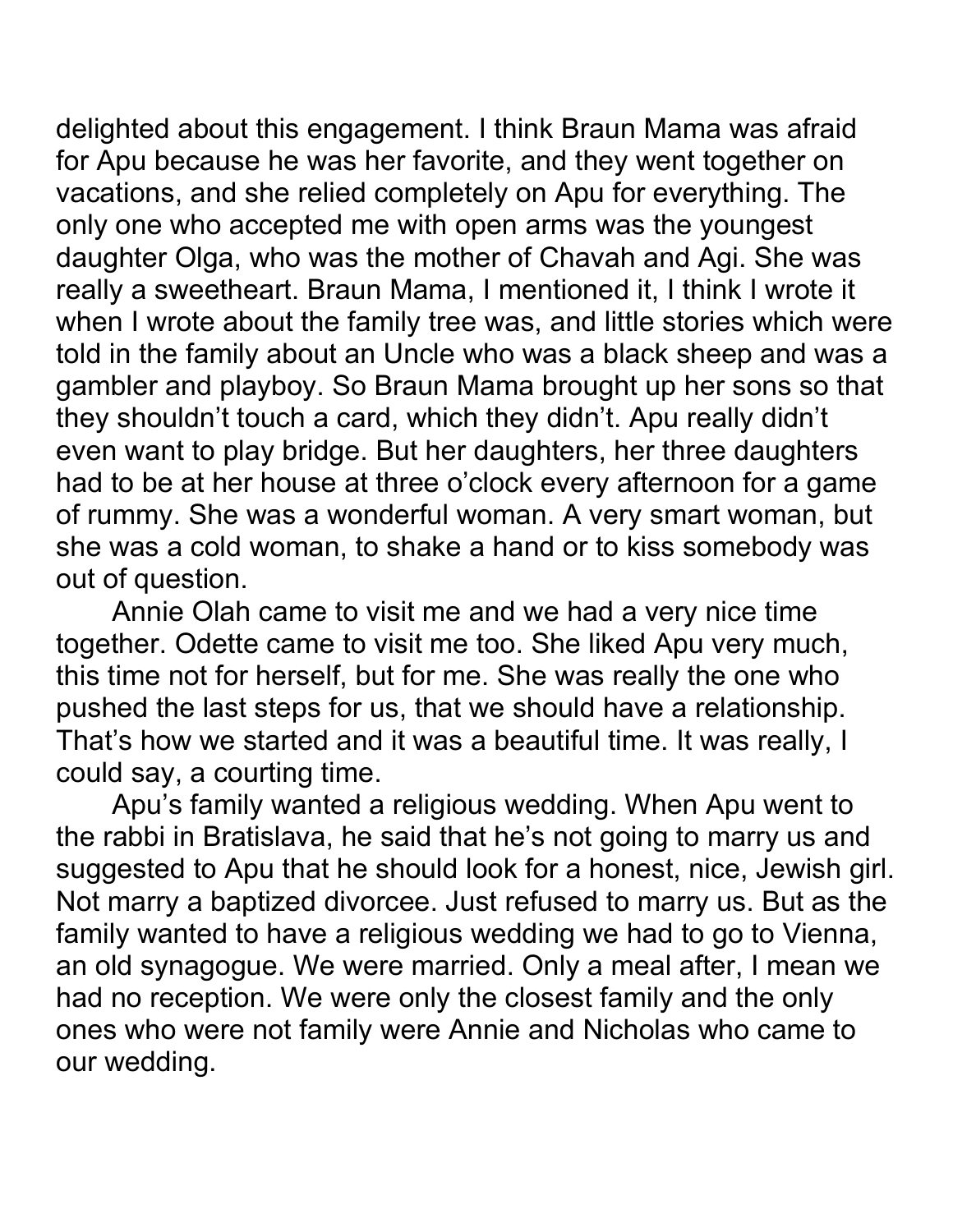After the wedding we went to Paris on our honeymoon. I wanted to show Apu this lovely place I knew, Lapin Agile, and we went there. But somehow it changed, it was not the same as it was. Then one day we went to the very famous Lido where you have to be formally dressed and had a very fancy floorshow but it was really not our taste. It was not and it never was. On the second or the third day in Paris we came back from sightseeing, I met somebody who I knew when I was with Imre in Brussels. Apu didn't like it and he decided it is better if we leave Paris. So we went to Barcelona and in Barcelona I met one of Odette's discarded boyfriends, so we left Barcelona and went to Palma. Palma was beautiful . It was a sleepy little town. It was not discovered by the tourist trade yet. It was mostly an artists' colony. We liked it so much that we spoke about that when we will retire we will come here and we will live here because it was cheap and it was delightful. Apu made a lot of photos and then when he put the photos into the album he wrote underneath: "It is not Jewish, it is Spanish". Because they looked very, very Jewish. Which we found out later were the Maroons, who were Jews and had to be baptized during the inquisition time and settled in the Malorcas.

When we came back from all of our honeymoon, my mother made contact with the Rettbergs who were very good friends of mine. The Rettbergs arranged that all the things I had in Berlin I had sent back to Bratislava. And my mother again prepared a beautiful apartment for us in Erkelova. This time it was not only the apartment itself but she even gave me her cook, which was a blessing because Juliska was a perfect cook and I was not.

That we left Paris and Barcelona, the reason was that Apu was insanely jealous at the beginning of our marriage. On our first anniversary he sent me a beautiful flower arrangement and in the center of it was a little cactus. But then when I got pregnant with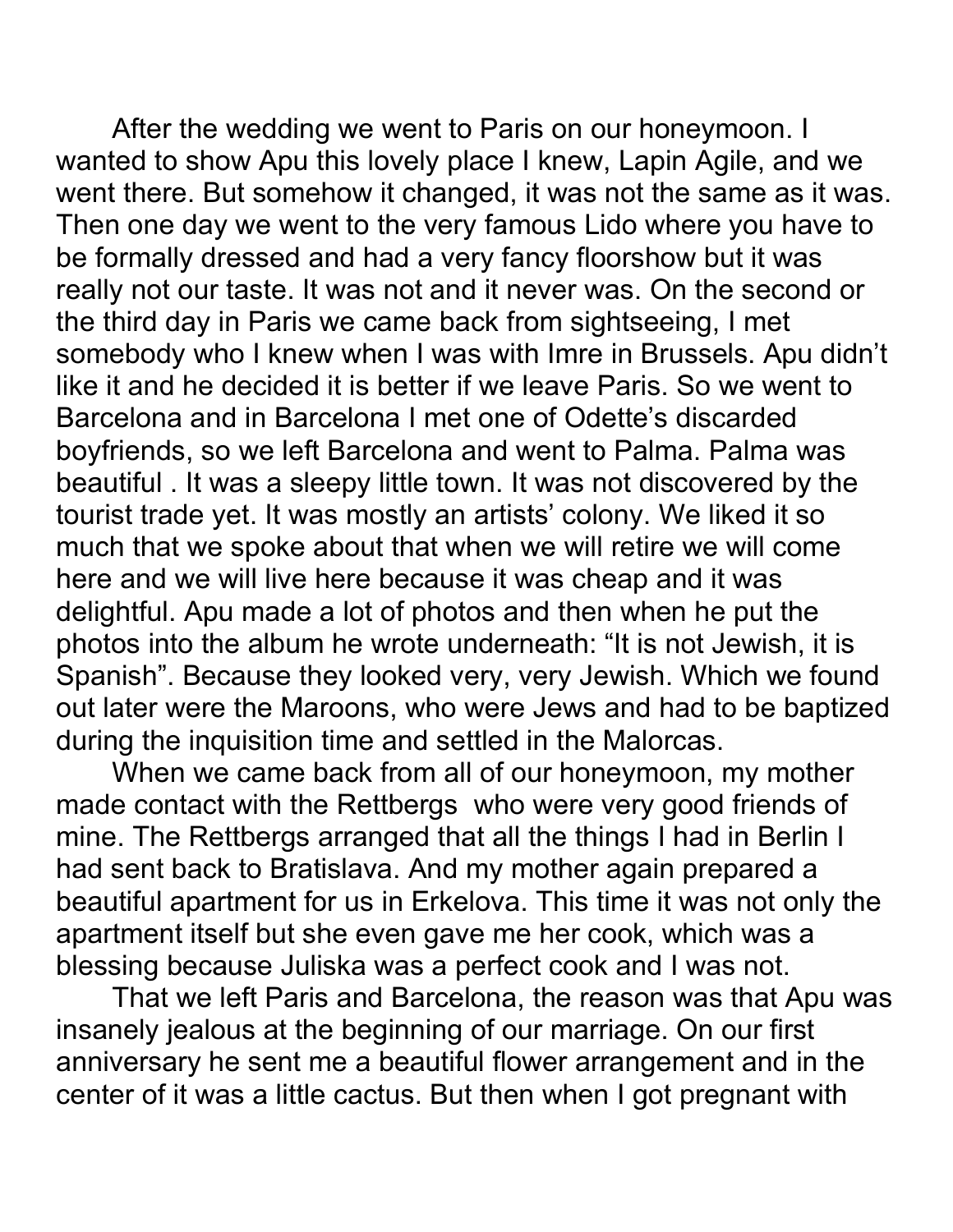you, John, then everything was smooth sailing. He was not jealous anymore and everything was just perfect. We had a good life, I had a good pregnancy, I had a wonderful doctor who kept me very much on a short leash. I was not supposed to drink much, I was not supposed to eat sweets or fat things but if I could make it I should eat two pounds of apples a day. I had exercise, I made squatting exercise the last day of my pregnancy. I expected for the twentyninth of November and the doctor said it would be the first of December. So we had planned a big dinner party for the twentyninth. But after seven o'clock you started to tell me that you are ready to come to this world and I called Apu to tell some of our friends not to come. But they were already on their way. Apu picked me up and took me to the Koch Sanatorium, which I told you was a fancy clinic. I didn't even have time to go to my room, I went straight to the delivery room and you were born at 9:12. You just couldn't wait to come to this world.

I was very much against circumcision. I didn't want that it be done to you, John. So what was done was I was being surprised. They put me to a fait accompli and there was nothing else to do but be very mad, which I was. I didn't speak with Apu for a whole month. But then I realized I can't do anything, it happened, I just have to forget about it.

We came home to Christinka Pagacova, who was your wet nurse and to Teta Kaminsky, who was your nurse. Both of them were lovely and took good care of you. It was very strange, in your room there was a sort of strange odor. Teta always said that it was Christinka and therefore she had to take a bath every day. The poor peasant woman was terrified she had to take a bath every day. She was used to twice a year. But Teta made her do it. Even when Christinka left after three months the odor was still there, so we tried to find out what it was. It turned out that the halls were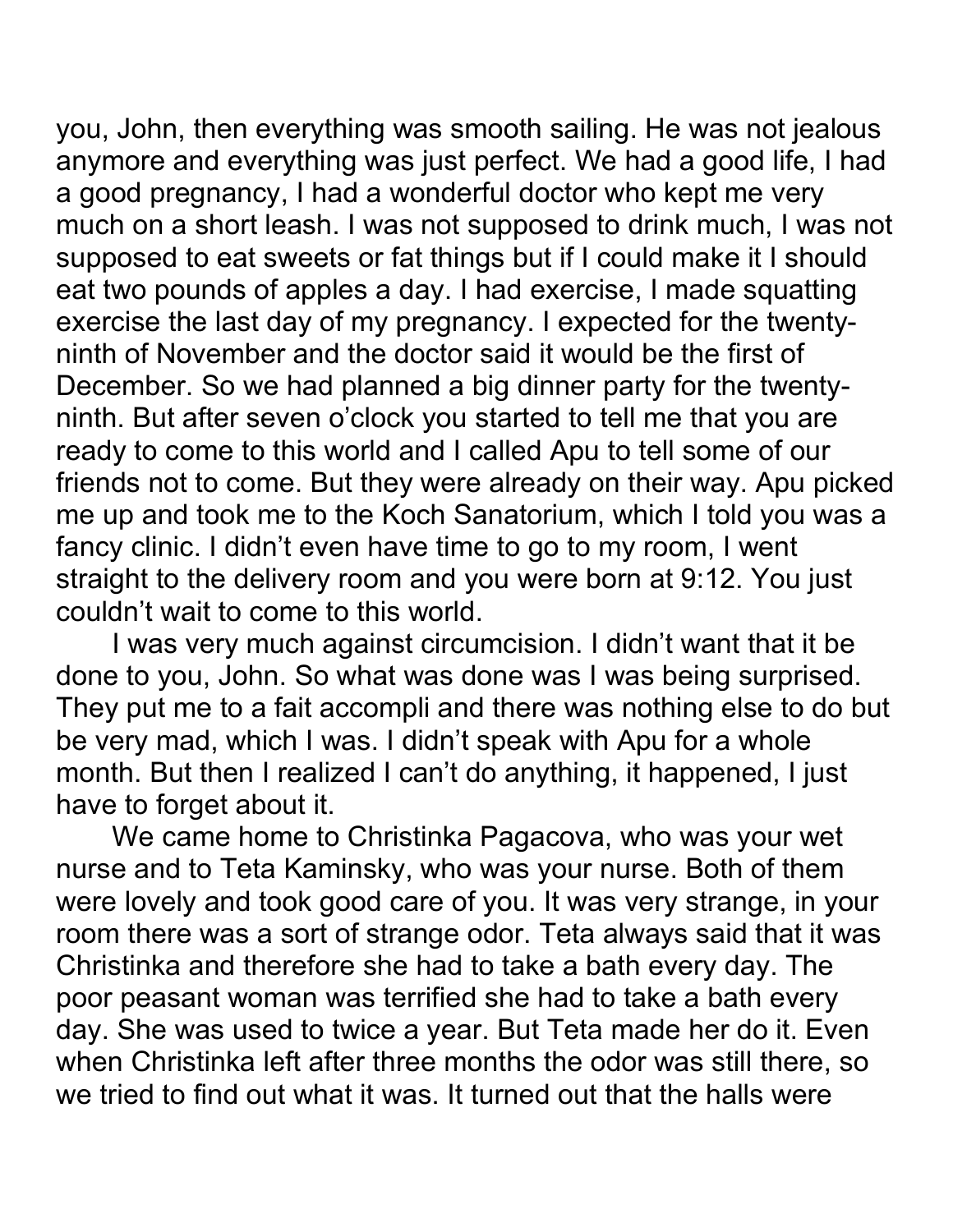heated before by gas and some pipe was not quite shut. But it was not bad, it was not dangerous. The problem was solved.

We lived a carefree, beautiful life. Apu, in the fall, we usually went to Italy and in the winter we went to Davos. The last time we went to Davos was in thirty-eight. On our way home we stopped in Basel to stay with Irene and Emil Wolf who moved away from Bratislava and were on their way to the United States. When we were ready to go back we heard about things happening in Germany but we didn't know the full horrible extent of it. When we were ready to go back Irene stole the jewels that I had with me out of my pocketbook, and she said she's not going to let me take that home again. She brought it with herself to the United States after they moved. Refugees were starting to come through Bratislava and we tried to plan our future, which meant that we wanted to come to the United States, and it was a little hard to bring Apu to that decision because he always said that the Jews in the Slovakia are a minority and nothing could happen to them. We didn't know that this can happen from one day to the other. Then, that his grandfather and great-grandfather and father were in this part of Slovakia where we lived, and why we should go away. But finally he realized that it would be the best thing to do and we asked for an affidavit from Minnie. Which we got, but unfortunately it was not time anymore that the visas should come through in time.

It was a hard nut to crack, to make him understand that it would be much better and safer to be baptized. That was very hard for him, I know. We started to live by dates. For instance, I think it was the thirtieth of June that those who were baptized before the thirtieth of June were accepted by our President, who was a priest by the name of Tiso. He accepted those Jews as Christians, which meant that we didn't have to wear a star, and you could go to school with the other children as you did before, John. Then when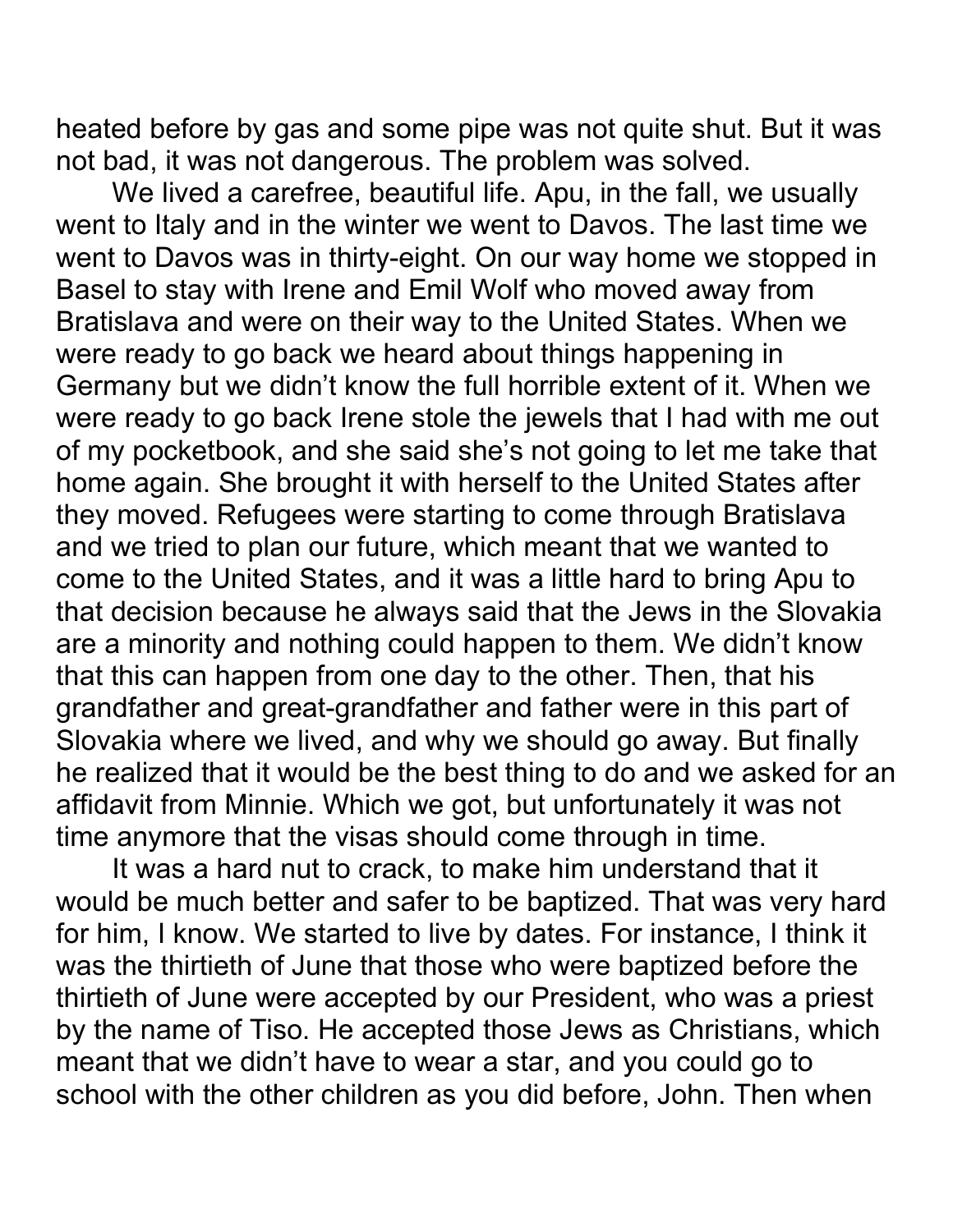we finally managed to bring Kornel Papa to the decision to be baptized it was too late. He had to wear the star and I know he suffered very much by it.

Everybody tried to get and find some connections to embassies in Prague. So we thought it would be very good if we would live in Prague for a while, and we moved there. We had a small apartment and John and Teta were there with us. We sort of commuted from Bratislava to Prague, from Prague to Bratislava. It was an atmosphere I likened to Casablanca. Everybody had some connections. We sent some money out to Switzerland, what never arrived, naturally. Many people succeeded to get visas. Mostly to South American countries, but we never tried, we always wanted the US and it was just too late. The one trip which I made from Prague to Bratislava, it was by the Strela, it was a very fast train. It was overheated and I was terribly hot, and when I got out of the train I took a few deep breaths. It was icy cold outside and later I came down with pleurisy and pneumonia and bronchitis. I was in bed for twenty months and Apu refused to go away. I couldn't do anything about it but he stayed. I was twenty months in bed with high fever and had twenty-six different doctors. We had no penicillin or no antibiotics, which would have cured me very fast. In fact I was given up twice. I had two sympathy letters for Apu from London, so I was in a pretty bad shape. We decided that it has no use to stay in Prague, we couldn't achieve anything. What we did was only that Apu went to school to be a gentleman's gentleman, and I learned how to make silk artificial flowers and handmade gloves. I don't know where we came to this idea because it was never needed, but everybody tried to do something and to find something what would be worthwhile or valuable in a new start of life in a strange and new country.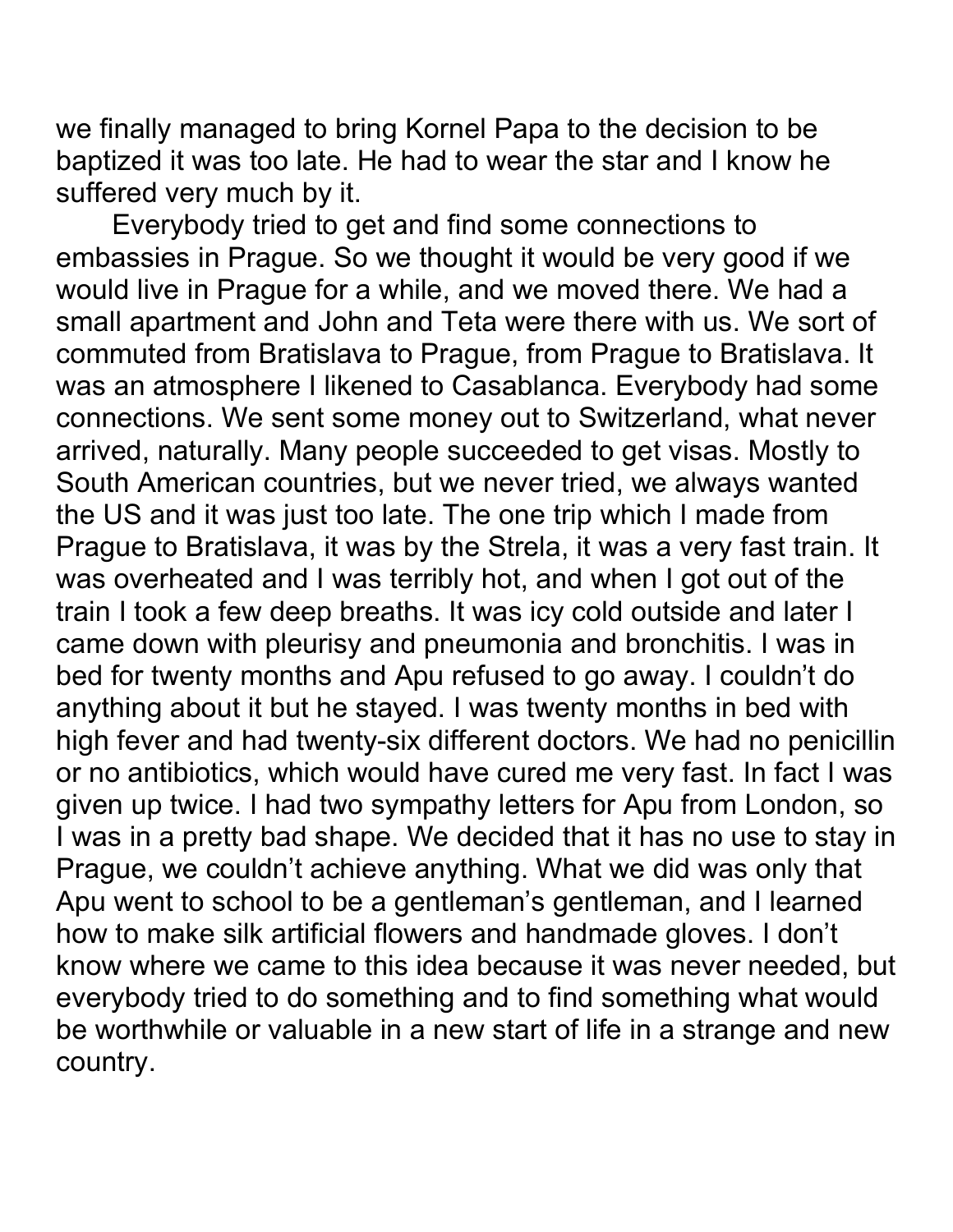(I have a feeling that it is one of my bad English days. I have trouble finding the right words.)

One thing that I would like to mention was that Prague was occupied by the Germans, and at that time the occupation was done by the Army. The SS came only later. Two people turned up in our apartment in Prague, they were sent by the Rettbergs to us. They were on their way to Israel but they were stuck in Czechoslovakia, they couldn't continue because they had no exit visa. So Apu decided that he's going to the commandant of the occupational forces, and with his military bearing he went to a guy and told him that he would like to have two people to leave Czechoslovakia and these two people need exit visa. The commandant looked at Apu and said "are they Jews?" Apu said yes. Without a word he gave the two exit visas and Apu was very happy. As happy as the people who got the exit visas.

When we came back from Prague we moved in with my parents because it was much, much easier. One room was for Teta and John, one room was for Apu and me, and my parents kept their bedroom and their living room. I think I couldn't have done it without my mother. I was sent to the doctor and everything was said and everything was tried but nothing helped. I was just not getting out of this sickness. Until somebody told Apu about a homeopathic doctor who was really a doctor, but he himself had lupus and went to Dresden to a homeopathic doctor who cured him. So this suggested to Apu, well you've tried everything so why don't you try this guy? So Apu called the homeopathic whose name, strangely enough, was Wunder, which means miracle. He came and looked at me, not really examined me, he just looked me in the eye and then he said: "I will tell you in three days whether I can help or not". In three days he came back with Indian tea, he told me that my teeth will be very ugly and black because I have to drink it for two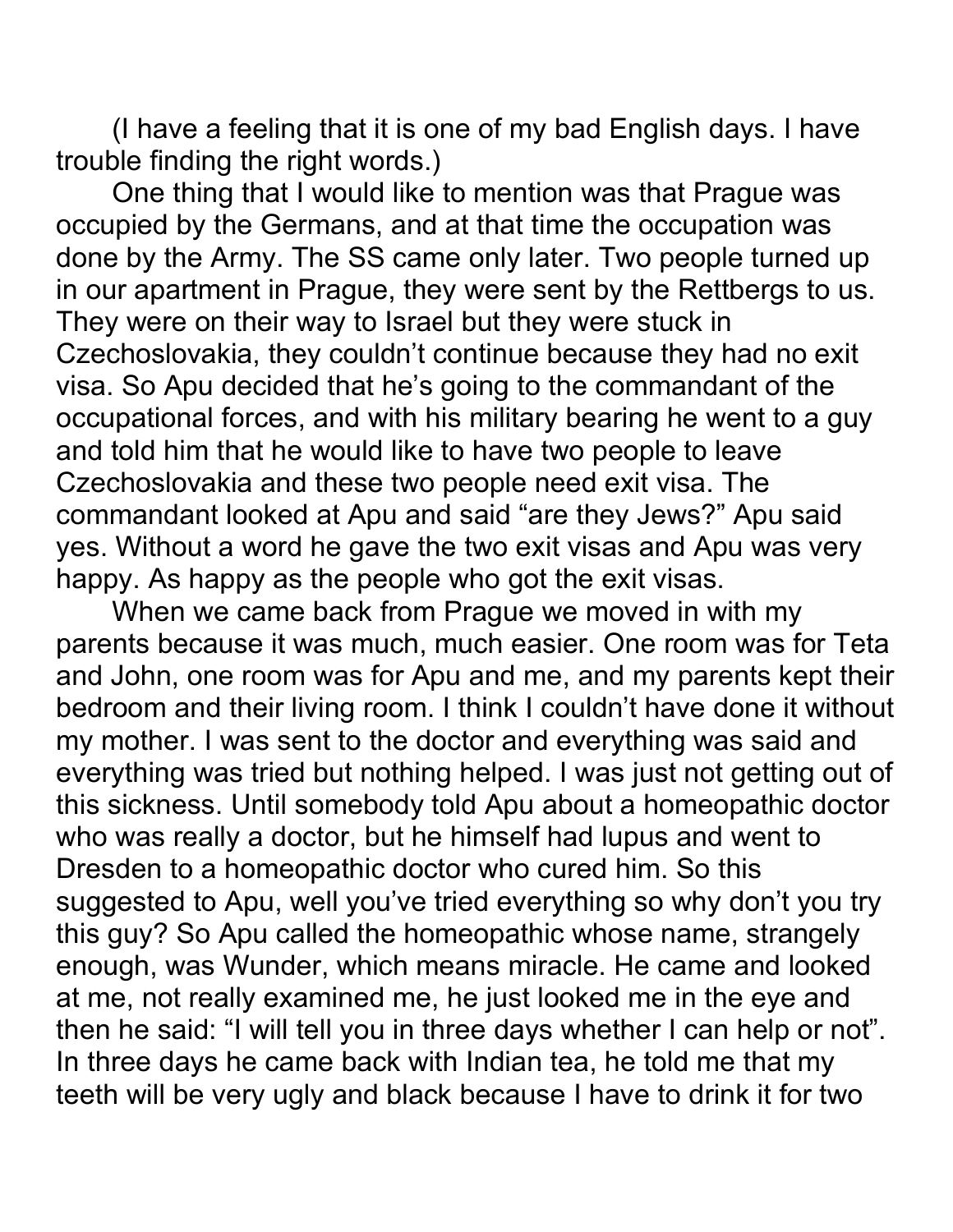years. Then he gave me little balls which he made himself, because on Mondays he never had office hours but he went into the woods and collected herbs and different things and made his medications himself. To be short; in ten days I was out of bed without fever and it was a miracle. His name was miracle too.

Things started to be a little difficult and we were not supposed to stay in our apartment. It was too big for us. They started to take away fur coats, and silver, and jewelry. The Slovak SS, the Hlinka Guard, had always access to every apartment, to every house, it was a very, very bad feeling. But we had no choice. We could keep our apartment only when we took in somebody who was in diplomatic service. We had the two sisters of the Bulgarian Ambassador or consul who were satisfied to stay in our apartment. We were a little crowded and we had only two rooms left for ourselves. At that time we lost Teta too, because according to the Nuremberg laws she couldn't serve in a Jewish household. Though she was completely safe from Apu. She was not Apu's type anyhow.

So we stayed with them for a while. They were not unpleasant but they were not pleasant either. Shortly we had to move to the socalled ghetto to Rybne Namestie but I think that was already on the Speilberg's tapes and I don't want to repeat it. It was anyhow pretty exciting to tell everything one time. I don't want to go into it a second time.

So many memories crowd my mind which I wanted to say, that some of them slip my fingers. I want to go back now to that part of the tape where I speak of riding and exhibition jumping with Apu. He won some prizes. They all were arranged by the army. They had some civilians ride along. They arranged the so-called fox hunts too. These fox hunts were a little different from the English ones because we have no hounds and we have no fox. The fox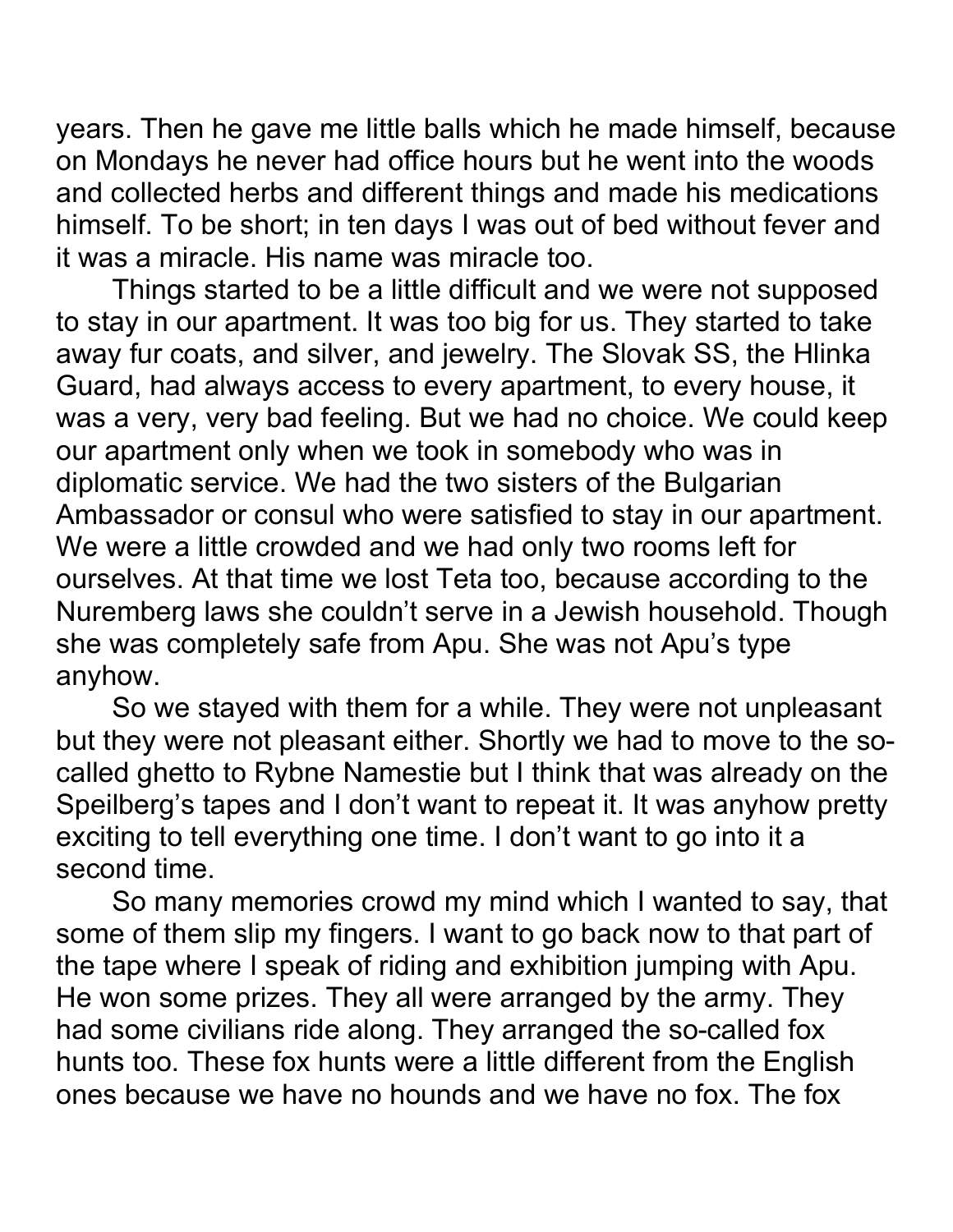was somebody who pinned a foxtail on his head and rode ahead and we had to find him and catch up with him. Then we dined after the "halali", which was a nice buffet prepared for us and we had a jolly good time.

Then I want to go back to my flight from Prague.

After a thorough search they looked over me, they looked over my things, they even took apart my lipstick. I don't know what they were looking for. Most probably for jewels. I took a plane to Zurich where I was supposed to board a SABENA plane. What plane it was, whether it was Czechoslovakian or anything, else I don't know. But when I arrived in Zurich and I wanted to get my ticket to Brussels I realized that I was twenty Swiss francs short. I didn't know what to do so I told my trouble to the steward, at that time there were no stewardesses, and he said why don't you walk and ask the other passengers and maybe somebody will give you the money? So I went to a lady, told her my story and told her what I need. She said that she was sympathizing with me but sorry, she cannot help me. Then I went to another woman. It was exactly the same. She was sorry for me but she couldn't help me. So I went back to the steward.

I was interrupted before. I think it was when I told the steward that I didn't get any help from the ladies. So he had an idea that I shouldn't ask ladies for the twenty Swiss francs. What I needed was a gentleman. Which I did and the first one whom I asked gave me the twenty Swiss francs. I asked him where he would stay in Brussels and he told me the hotel's name but I knew that he didn't think that he would ever see the twenty francs back again. But we arrived in Brussels and Apu and John waited for me at the airport. We took a cab, drove to the hotel and arrived before the gentleman himself, who was very, very surprised because I know he didn't think that he ever gets his money back.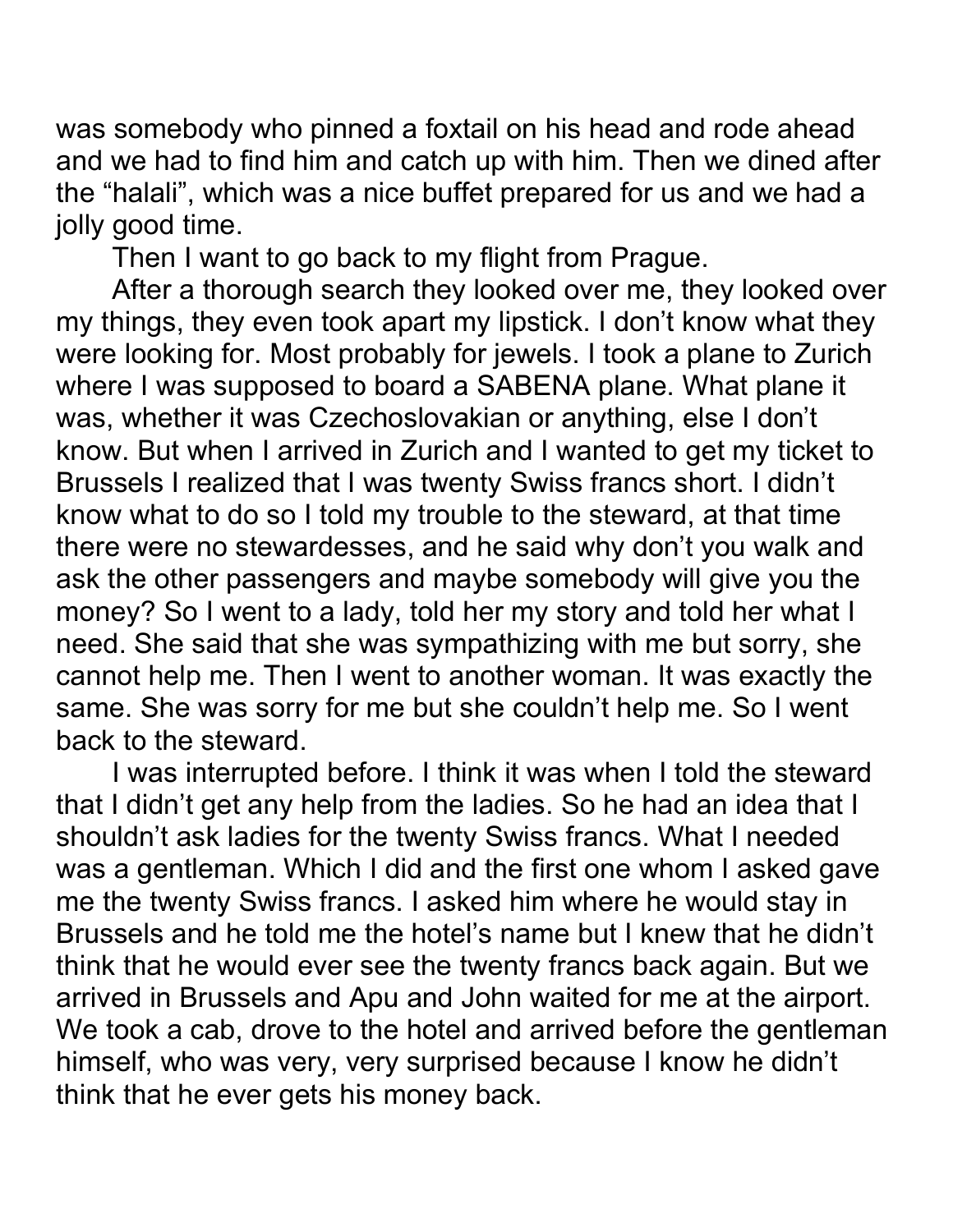I didn't tell you anything yet about what happened after we came back to Bratislava, after the liberation. The house on Vegelinova/Partizanska was in terrible shaped. It was used for the German headquarters and they built a bunker in the garden, which was indestructible and it is there still today. It was very hard to get an apartment or to get a house back, but you had to have connections in the communist party and that we found in Tessa's cousin Zsuzsi and her husband Vlado Klein. They had good connections with the new communist party and what they asked us for was, because apartments where very scarce, that we should give them one room and cooking facilities and then they will help us to get the house back. We did that because it was a small price to pay for it.

When we returned to the house we found it in an absolute terrible shape. Empty, because the Germans didn't leave a nail in the wall. The Russians occupied the house afterwards and had unfortunately no experience with toilets and used the living room to relieve themselves. The same they did in a little small garage for motorcycles, which I never had a chance to have it cleaned. When we left Bratislava it was still there. By now, everything must be petrified.

After a while a Russian lieutenant came to the house, I think that the right word is that he was billeted to us. He got one room. He was a nice guy when he was not drunk. Kolozov was his name and he brought us flour and sugar and lard. That was very fortunate because food was scarce and we were very grateful for it. We found out that the flower of Queen Anne's lace, which was flat, could be used and eaten as a "wiener schnitzel" and it didn't taste bad and it was food in our stomachs. We had no dishes, we used cans we found in the garden. The Germans threw them out. I think they made their own canned food. We were just satisfied with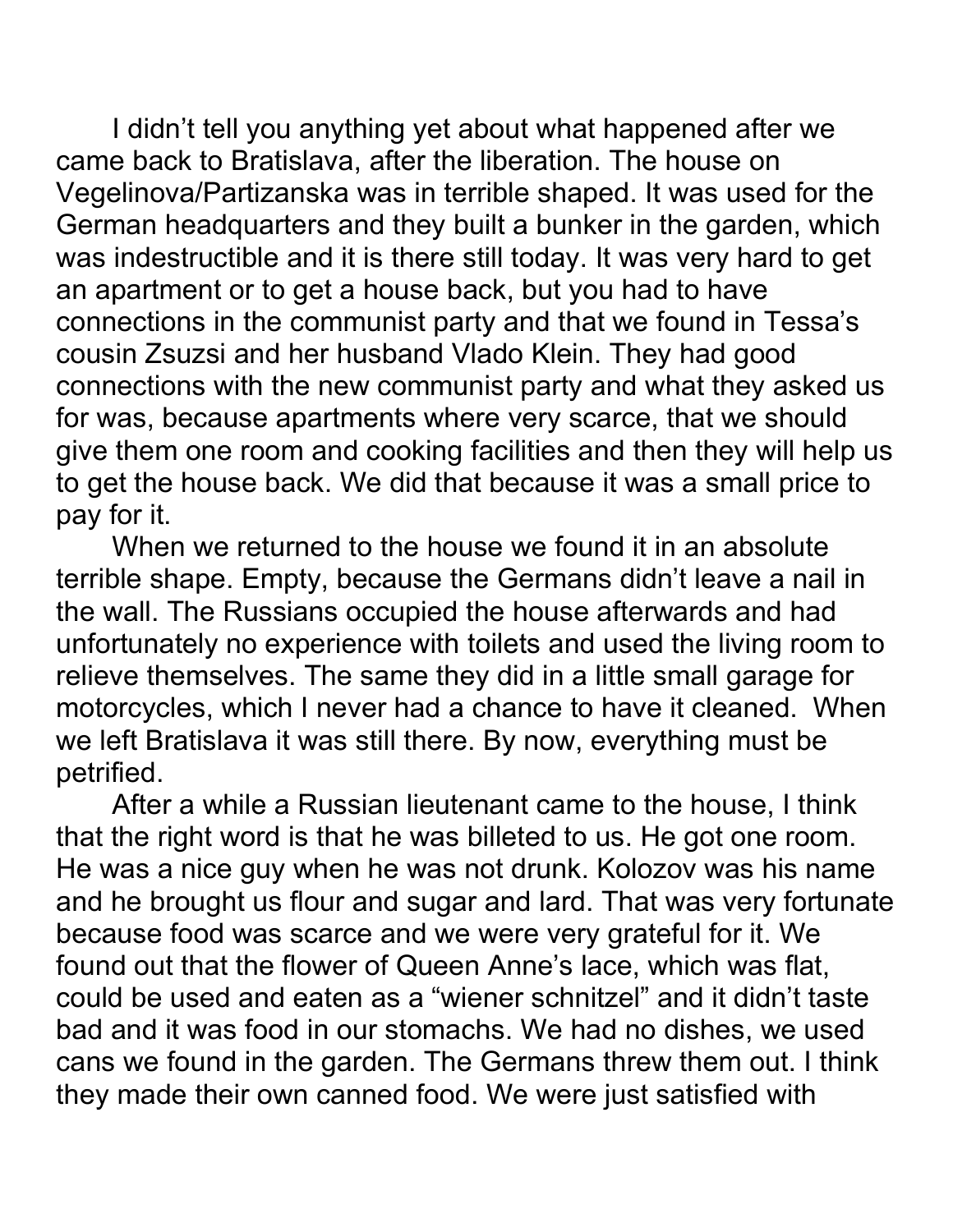whatever I had. Slowly, slowly we tried to get pieces of our furniture, or furniture at all, back. Some people volunteered and gave us things back. Some things we found. We found for instance one big shelf, which was for books in the Orthodox Jewish Cemetery.

Slowly we got back to normal. The house became sort of a halfway house. People came back from the concentration camps. One was a young woman, Ruzena Dusinska , she was the wife of Apu's friend, Paul Dusinsky. She was, she told us she was in the same cattle car as my parents. She told us everything, what happened and so we had no hope of ever seeing them again. But Ruzena was a young strong woman and she survived. Ruzena stayed with us until we left for the US.

Dezsoe wanted to open the store again. But Apu didn't want it. Apu thought that when he starts going to the store he would never leave. And we were set on it to get out of Czechoslovakia and to go to the United States. Apu found a job in the Department of Health in Bratislava. I don't know, maybe because of my getting well from herbs and teas, that he got the idea of bringing up the importation and study of herbs. This way he succeeded, he wanted permission to go to Brussels and explore the possibilities. I got the permission to go with him as his secretary. John was on both our passports so that was no problem. We left for Brussels.

We found a furnished room on, I think it was Avenue Victor Hugo and we lived very frugally. We had every day mussels as a main dish, and the soup in which they were cooked first. Then we had chocolate mousse which was really good, actually. We had it in the basement cafeteria of the Bon Marche.

John went to school and Apu tried to find the right connections for what he came for and I found Tommy and Harry's cousin who was married to a doctor Winter, and I found her. They were very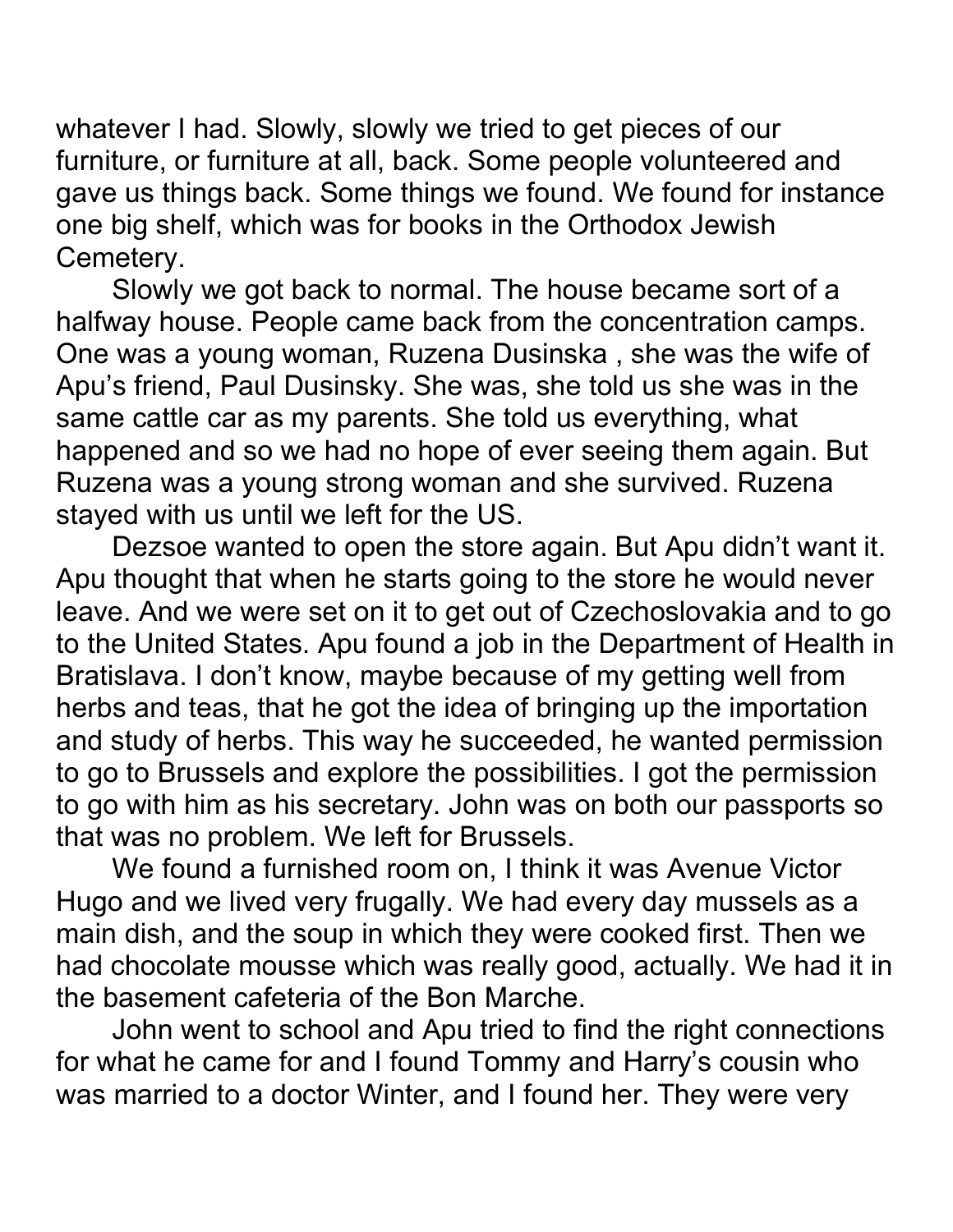helpful to us, I did what I could. I sewed, I was sewing a lot for them and I baby-sat Judith's obnoxious little girl. We hated each other but we just had to pretend to get along. After two months, or three months, we heard that the Hungarian Embassy was interested in the house in Bratislava and would be willing pay for the house in dollars. (Some stuff lost here.)

## TAPE FIVE, "IN THE U. S."

We arrived in Hoboken on April the twenty third, 1948. Apu and John saw the Statue of Liberty, but I missed it. Dave (Ed: Klau) was waiting for us on the pier, even boarded the ship. They drove us to the city and to Giza's (Ed: Loewenstein) apartment. She was so kind and went to Minnie (Oppenheimer) for the time being and gave us her apartment. It was the first day of Passover when we arrived and in the evening we held the Seder Abend at Minnie's house. It was as my second Seder and it was very different from the first one. Leon, the son-in-law of Minnie, Ruth's husband, conducted the service and he took it very, very seriously. It lasted for hours but it was very nice and very interesting. We sat around a horseshoe table; there were 65 people. After dinner everybody asked us how we liked the US. It was very, very overwhelming and very interesting at the same time. When we went back to Giza's apartment and John took a bath, he started to cry in the bath that he wanted to go back to Bratislava. He was very, very overwhelmed, the poor guy.

On the first day I walked from 94th street down to 42nd street. I couldn't get enough from all the new impressions I saw and it was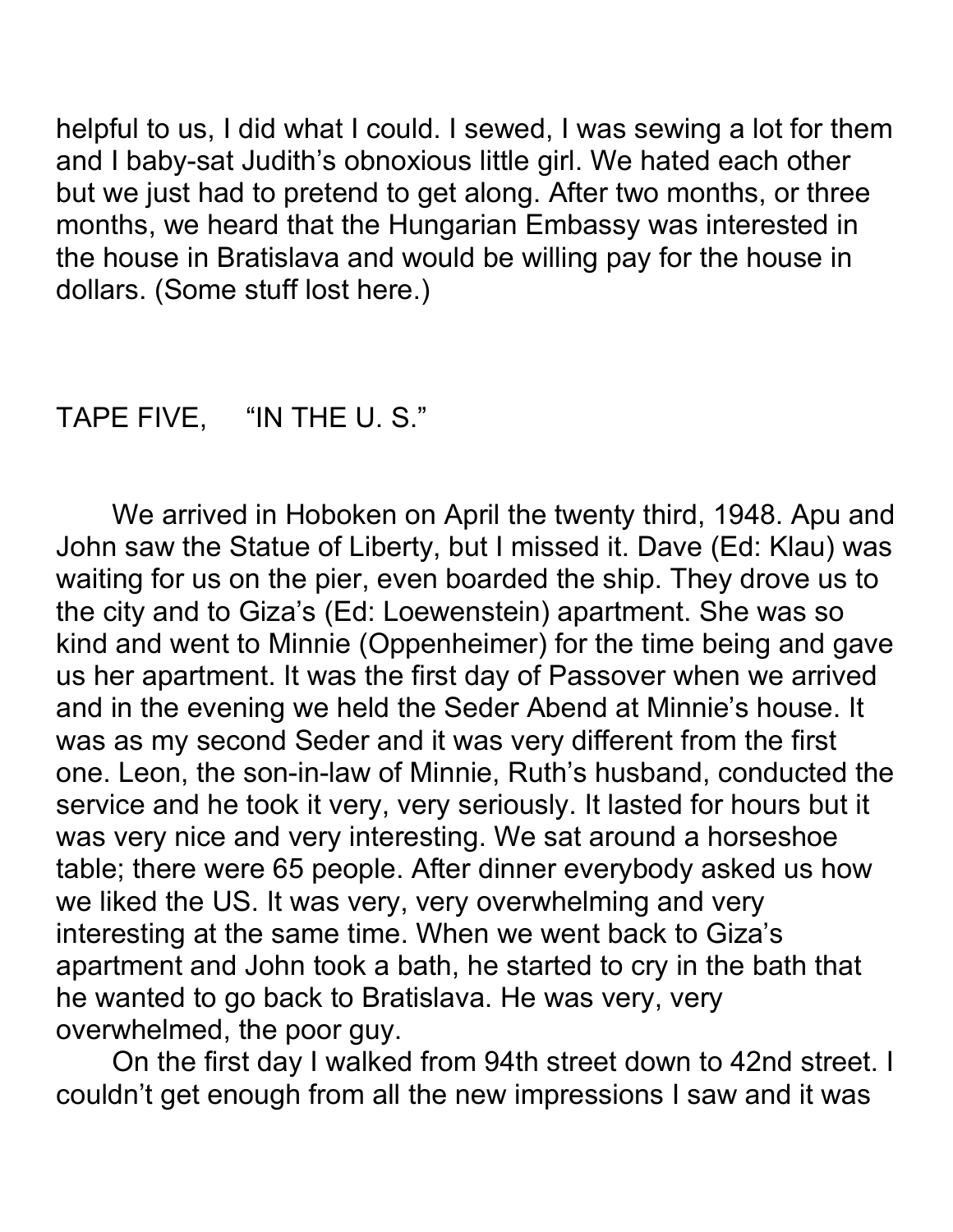very, very interesting. The first months that we were here we didn't do anything. Just we were lazy and relaxed and tried to get around and see as much as we possibly could. Then after that we started to look for a job.

John went to school and I got a job at Saks Fifth Avenue; that was my only job. It was not very hard because they only wanted somebody who could sew, which I could. My starting salary was thirty-five dollars. Apu had a very hard time finding a job. He tried and tried these fast food chains but it was even hard to understand the people, how they spoke. He never complained but I know it was very hard on him. It was six months and he couldn't get anything. Finally, Leon Gildesgame came, gave him a job in his warehouse. It was physically a very hard job. Unfortunately, Apu got a kidney hemorrhage from it. After he was all right, Dave (Klau) gave him a job at Weiss and Klau. He loved the job and he was appreciated and loved and he proved himself wonderful. He was very good with figures.

They appreciated him and his work so much that when he was sixty-five and retirement age they didn't let him go. They kept him until he was seventy. At that time we thought that it is wonderful. Today I think that if he wouldn't have stayed with Weiss and Klau five more years we could have enjoyed five years retirement years.

We found an apartment. That is, we didn't find it, Irene Wolf found it and she paid the first rent for it. (Tape garbled) .....was a house (The Guilford) with furnished apartments on 46th street. It was a street where nearly every house had a restaurant. I remember in the morning when the garbage trucks came and I looked out of the window and I saw unopened loaves of bread thrown out, I just couldn't understand it, because we came from a very hungry Europe, and it was just unbelievable that they throw out bread.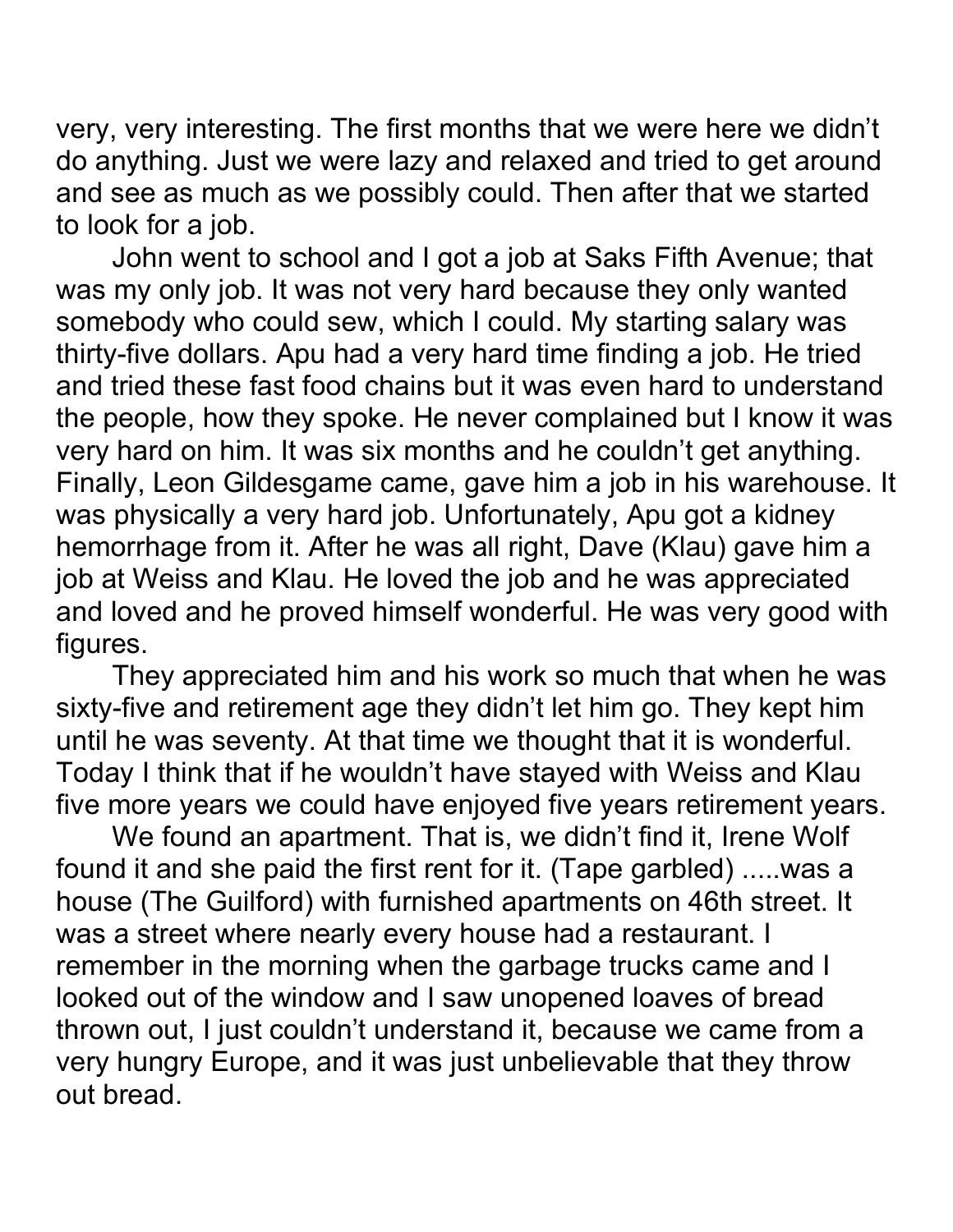We had very nice people on the same floor as we lived, and they are all dead now. Only Margie Duane is still alive. (Tape faded at this point)

The first Christmas we had.......one after the other with little presents, nothing valuable, just a token and they said no, it is our first Christmas in a new country and maybe they can make it a little happier. It was very, very nice. We were very, very touched. I am even touched today when I think of it. It was quite far back. So we tried to reciprocate and Apu made up a little jingle, which went:

If you want a New Years' Eve Harmony and balance Come and see The gladly waiting Balans.

It was a very nice time that we spent in the Guilford. In the second summer when John got polio we were terribly afraid because Dezoe's son Tommy and Chavah's little boy succumbed to the disease. John, Thank God, came through and was absolutely all right. And when he came home they made a welcome sign that they hung on the door and they brought Pepsi and all these drinks and cookies and they really made a feast when John came home. It was really very nice and very good. I am sorry that they are all gone.

The first year John finished at public school and then he got scholarships to the Collegiate School where he finished Cum Laude. After that he received a scholarship to the University of Pennsylvania in Philadelphia for five years. We were very proud and very happy because even with both of our salaries we couldn't have afforded an education for him. And he made out all right. He finished it and got a job in Europe, I think it was RCA at that time.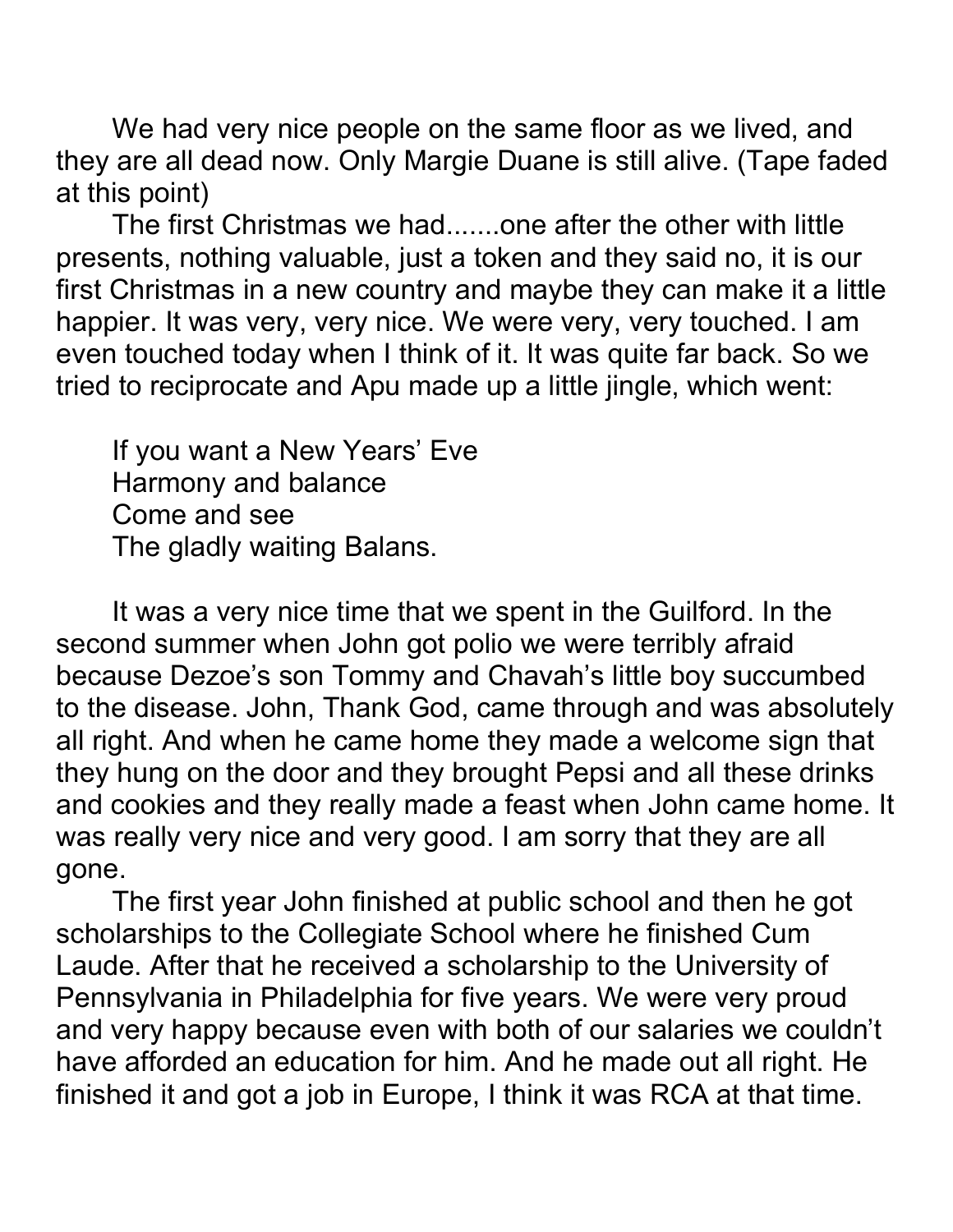We started to look for an apartment, left the Guilford and found one apartment in Elmhurst. We had to pay for the apartment. It was still, I don't know why, but it was still very hard to find an affordable apartment. We had to take the furniture which was in the apartment itself. It was in horrible taste, it was in good shape and it was clean but in an absolutely unbelievably bad taste and when we called the Salvation Army we wanted to get rid of it, they did not even want to look at it. They didn't want to take it. But we were happy in that apartment. I don't know when we went there. I think we spent two summers in the Guilford and then moved to Elmhurst, and then in 1959 they sold the house. We had to leave.

So we thought that instead of paying rent maybe we could buy a house and put the rent for mortgage. (I had some old jewelry which was left at home when we went to Brussels and Apu made a package of it and pasted it in the railroad car behind, perhaps on the heating system. That's the ways he smuggled it out. I say we because Apu was very much against it but I did it because I knew that I will have never any occasion to wear that stuff.) I sold the jewelry and that was the down payment for the house. To get the mortgage was not very difficult. We spent a few beautiful years in that house. We loved it, I think because it was very the first place what really belonged to us. It was a lovely house. Apu planted rose bushes in the garden in the back and planted little flowers in the front. We had a gorgeous dogwood tree which bloomed in the spring. It looked like it had been covered with snow. Apu always said that when we have the house I will always have a roof over my head, we would not have to worry. Because nobody could predict at that time that the lovely neighborhood in Jackson Heights will turn to a neighborhood which was just overrun by drugs and drug pushers and they made me afraid after a while and I saw it myself. John was very, very unhappy knowing that I was there though I had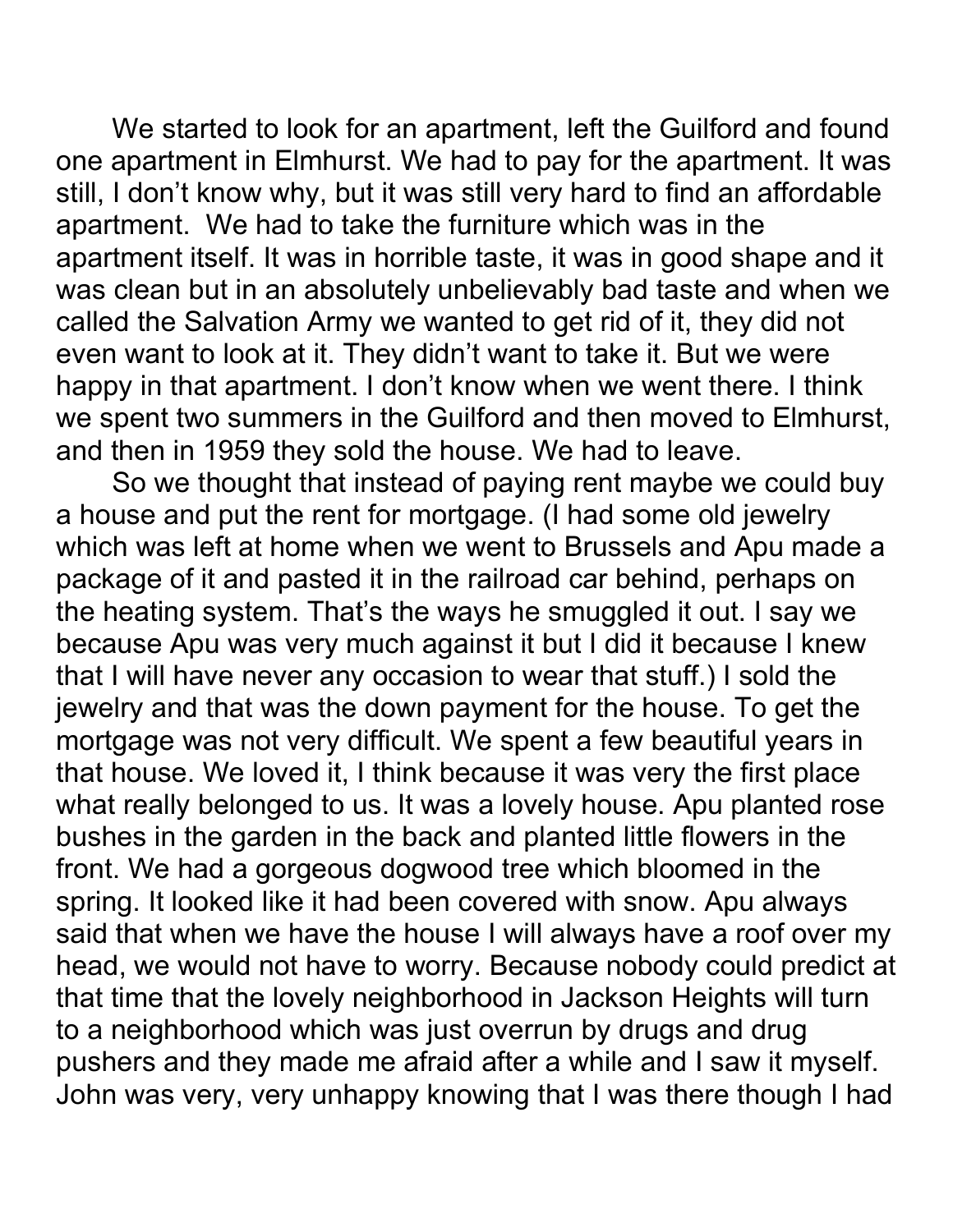bars on the windows it was not the place for an old woman to be and I had to sell the house. Unfortunately I waited too long. I came too late to King Street to enjoy the life in the village. But not only that, we got about half the price of that which I could have gotten four years before. It was gone, it's not worth talking about it.

As I said we spend beautiful years with Apu in Jackson Heights, and I think that if I would have known then what I know today he wouldn't have died. He was insured by the HIP. We had a doctor one block away from us and when I called him that Apu had a heart attack he said he can not come because he's busy. Then Dr. Shusdeck came, and he said he has no way to find a bed for Apu anywhere. At that time 911 didn't exist yet and emergencies were not what they are today. And so Apu suffered a heart attack. It was after Dezoe's visit, I was very much against that visit but I couldn't tell him "I don't want your brother to come". Dezsoe came and it was just too much for Apu and he got sick at the airport when we drove Dezsoe to PanAm, and then the real heart attack came the next day. Apu came home from the hospital a little after five weeks and lived three more months, and just one day after we celebrated our arrival in the US (Oerdy and her husband were our guests in the afternoon) he died one day after the anniversary of our arrival.

I tried to do my best with the house and I was pretty lucky. I had nice people, I had one tenant, Ingo Hoffman, who was twentytwo years with me. Then I had another tenant, Ervin Egry, who was thirteen years with me. Unfortunately, he died in a car crash. I had very funny experiences too. I had two men for instance who came with perfect references to me. One was working with the museum, the other one in a Catholic organization. It turned out that both were gay and both were drug addicts. One day they came into some altercations and there was a big fight between them. They went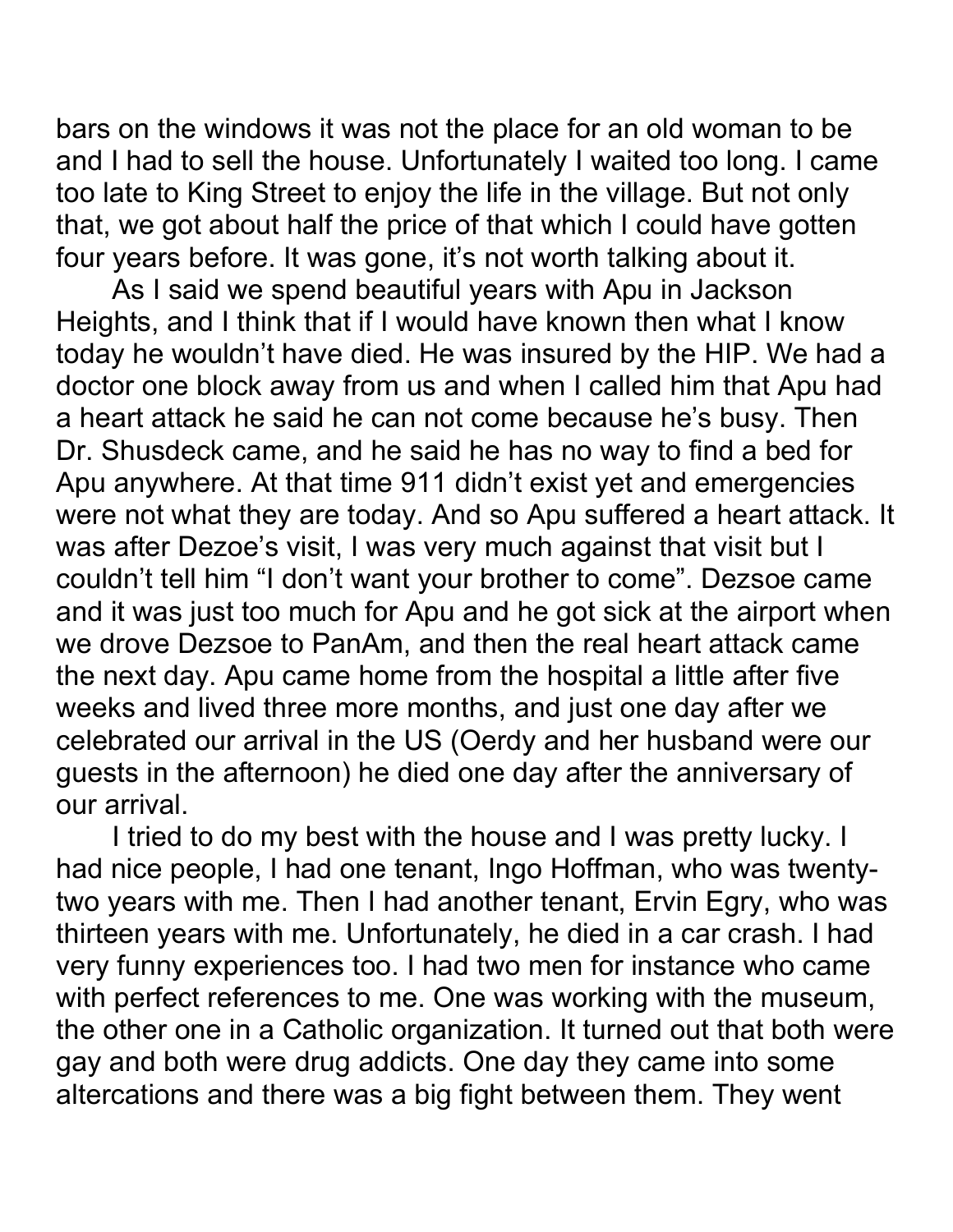against each other with screwdrivers. I had to call the police, I couldn't do it any other way. Then I had once an old German gentleman who shared the bathroom with another gentleman who wanted to use the bathroom and who couldn't get into it because the German was inside and it was locked inside and he didn't react to any knocking or any calling. So one of my tenants climbed through the bathroom window in and found him in the bathtub. I think he had a slight stroke but in a few days he was all right. Then I had another experience with another older gentleman who had a stroke and I couldn't reach his son in California because whenever I called I got an answering machine, "don't disturb us we are playing Nintendo". But finally he came and he took away his father, he went to California with him. I never knew what happened to the old gentleman. But the son paid all his debts because he was in my house for about a year without paying rent. But otherwise, I had nice people, I was lucky. Only the last year I didn't rent any more because I was too afraid who I might get into the house, maybe a drug pusher or somebody who uses drugs himself, and I didn't rent anymore.

We really put every penny together from the beginning until we bought the house. At that time Dezsoe Frankl owned two movies downtown and he gave us passes so we could go to the movie any time we wanted to. That was really our only luxury but then we realized that New York gives so much without having to pay anything for anything, we just had to find the places where we could go and enjoy it. So we had a good life. It didn't last too long before Apu left.

From now on, John, you know everything so I leave it up to you whether you want to finish this tape or whether you just want to leave it as is. I don't think that I have anything else to tell you because I had two long tapes for the Spielberg Foundation, and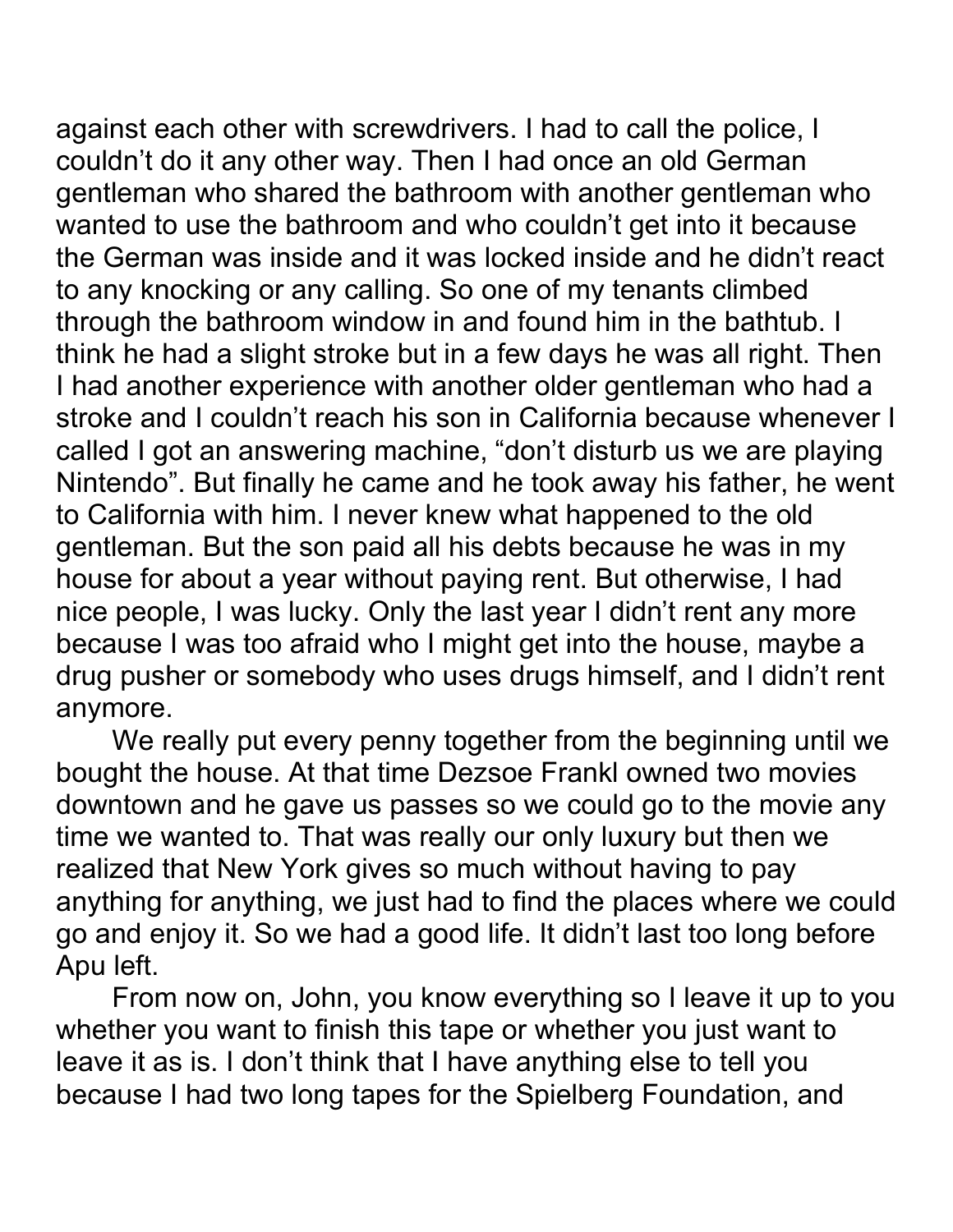after I came to King Street unfortunately I was not very well physically and, as I said, I couldn't enjoy the life in the Village so much as I would have liked to. But it was a very lovely life and I love my apartment and I'm happy that I'm here.

## TAPE SIX, "AFTERTHOUGHTS"

(Tape starts abruptly)......this into the past they have no recollection at all.

First I would like to talk about Imre. When Hitler became Chancellor of Germany he moved to Vienna. And in Vienna he, Imre, met Clari and after a short affair they were married. Clari owned a Swedish travel bureau and had very good connections to the Embassy. When Hitler came to Austria they moved to Budapest. I don't know whether they knew or worked together with Wallenberg but I know that they helped a lot of people. The Swedish Embassy bought houses in Budapest and they became Swedish territory. This way they couldn't be touched and they filled it up with Jews and saved them from the deportation. In one of the houses was Imre's mother and Thomas Stewart's grandmother. They survived the war and unfortunately after the liberation both of them succumbed to typhoid fever.

After the war Imre and Clari went back to Vienna and he became a very successful and very rich ore merchant. They came once to New York and we met in Manhattan, had dinner together. I was a little afraid but everything went very nicely. No tension, no embarrassing moments because like old friends coming together. Somehow this Clari, we clicked like right away. When Imre died I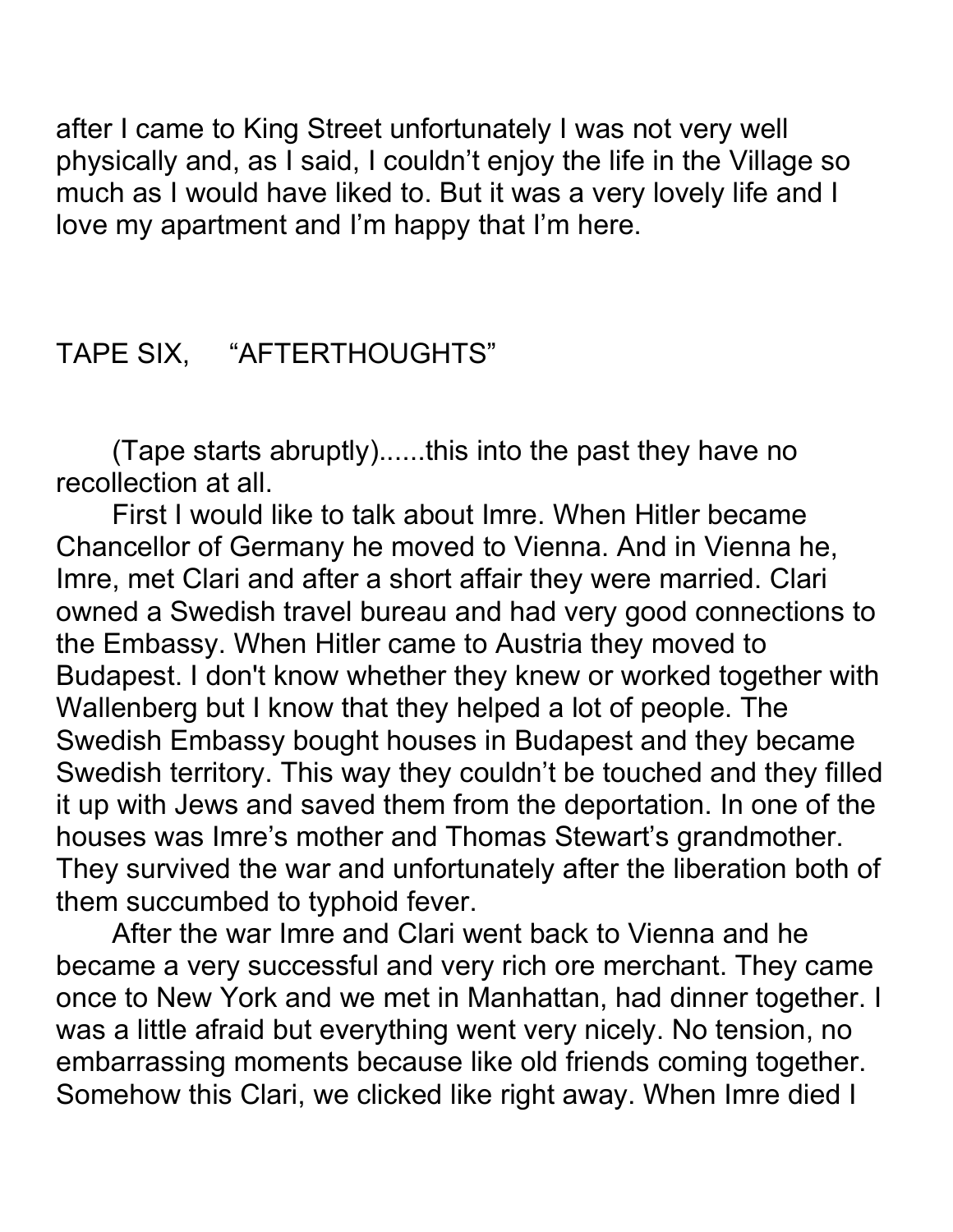wrote her, she wrote back, I wrote her again and we started to write each other and it was very nice, really very nice. Then in 1973 she sent me airplane tickets and invited me to come to Vienna. Well, I went and once I went with her to Imre's grave. She went there every single day until she died of a brain tumor.

From Vienna I went to Cologne to Uncle Mishi. There were quite a lot of Bratislava and Hungarian people and we met once in a restaurant, and being Jewish and being Hungarian we were a pretty loud crowd. At the other end of the room were two Germans drinking beer. Twice in my life I saw so much hate in a face: this was one. The other one was when I was three years old and the mother took her two little kids away from me.

I would like to talk about Josef and Karoline Brown. They lived in Bratislava at the time but they opened a little store in Petrzalka. So they had to cross the Danube every day in a small rowboat. They did that in every kind of weather, sometimes among ice floats. But business prospered and it was so good that they decided to open a store in Bratislava. They opened a store in the same house where Jozo still lives. They were very respected because they worked hard. They were honest and nice people, in fact they were very, very ........ They got it because the last year of the war, in 1918, they closed the store because they didn't want to take advantage of the ever rising prices.

The store prospered and after a while they opened a store in Ivanka. Then later one in Bystrica and then in Bratislava itself in the market place, and in it would be, it was a big place, it was a big hall for nothing else but for food.

(I don't know how to play back so I might repeat something what I already said.)

Renee and I were alternated half days in the main store. Business was good. We were not rich but we were, I will say, very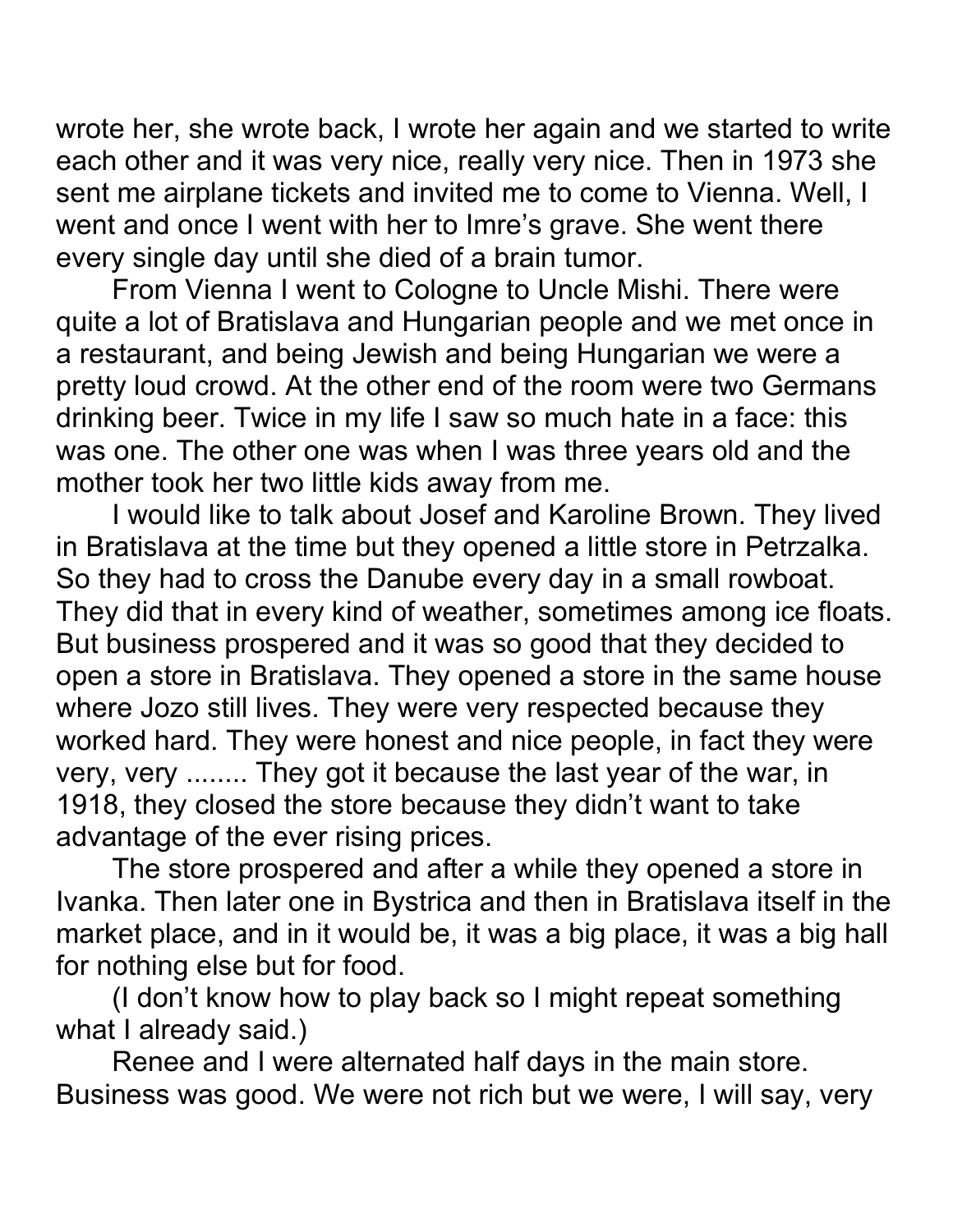well off. We bought in the suburbs of Bratislava an orchard. This orchard had eleven hundred apple trees and some cherry trees. Dezsoe was very good in horticulture and he crossed the sour cherries with the sweet cherries and what a wonderful mixture! They were big and red and had an excellent, wonderful taste. He called them Spanish Cherries. Then we cultivated the wild strawberries and they grew fruit from June till November. The hotels couldn't get enough of them, and then we had asparagus. After a little while Dezsoe built a house in the middle of this orchard and he spent a lot of time out there with his family which was very good because this way Apu was alone in the store. The store was working fine. Everything was all right till one of the new Nazi regimes showed up and took over the stores and kicked us out. But that is said already on the Spielberg tapes.

After the war Braun Mama who survived hiding in a peasant woman's house in a small village looked fine just like she always did. But after a little while when people started coming back from concentration camps and we learned about it, it appears she sort of weakened from one day to the other. She realized that seventy-two persons in her family perished. She got sort of uninterested in anything and didn't eat well and sort of started going downhill. Then her favorite grandchild, Mariska's older daughter, Gerti, came home from concentration camp only to die one week later because of tuberculosis. That gave her sort of coup-de-grace. She sort of, she just gave up. She didn't want to eat, she didn't want to do anything. It went rapidly down hill. One day she called us and she didn't get up anymore. She was in bed. We stood around her bed. She didn't speak, she just looked at each and every one of us and we had the feeling later that she sort of said good-bye, which she did because the following day she died.

Now I want to tell something that is not sad but funny.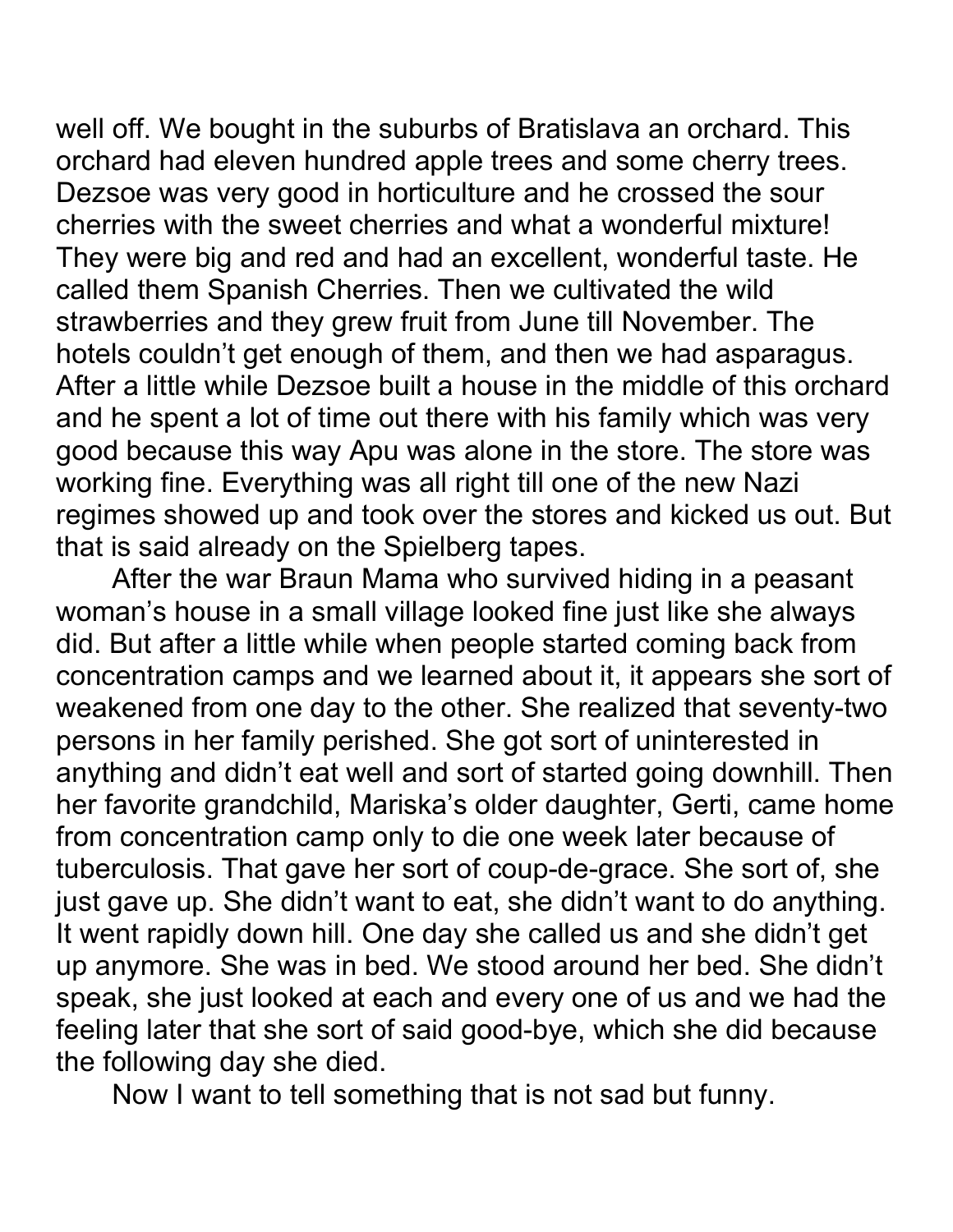You know the picture which was made of me in the, at my first ball. Well, the photographer sent this picture to Vienna to a magazine named "Die Dame". It was about the same as Vogue here. It was without a name, it said only: "A beauty from Bratislava". Well, through the photographer I got four letters, four marriage proposals. It was quite funny because they described themselves: one loved roses, the other one loved bees, but to this day it is very funny.

When Hitler occupied or took over Austria, Czechoslovakia mobilized. Apu was called into service and he didn't like that we were so very close to the Austrian border and he sent John, Teta and me to Kosice. Kosice was in the eastern part of Czechoslovakia. Gyula, my father's youngest brother, lived there with his wife and two children. Unfortunately, all four of them perished later. We were staying there for a while.

Then Hungary mobilized. Czechoslovakia thought that they will take back what was cut off from Hungary after the treaty of Versailles and would attacked Slovakia. Apu thought that we are too close to the Hungarian border and wanted us to go from there, but telephone was impossible because no private calls were allowed. We had a friend close to a man who had a large estate and Apu called there and said that the mare Nelly and the colt Johnny should be sent to a certain village in the Tatra mountains. So we moved again, and then we stayed till the Czech part of Czechoslovakia was occupied by the Germans and the Republic just broke apart. Slovakia was never occupied because it was Hitler's showpiece to tell the world that a small independent country at his frontier can survive. That it had puppet government, everybody knew. Our president was a Catholic priest and the Premier was the head of the Slovak SS, Hlinkova Garda. They were both deeply religious, went everyday to church, took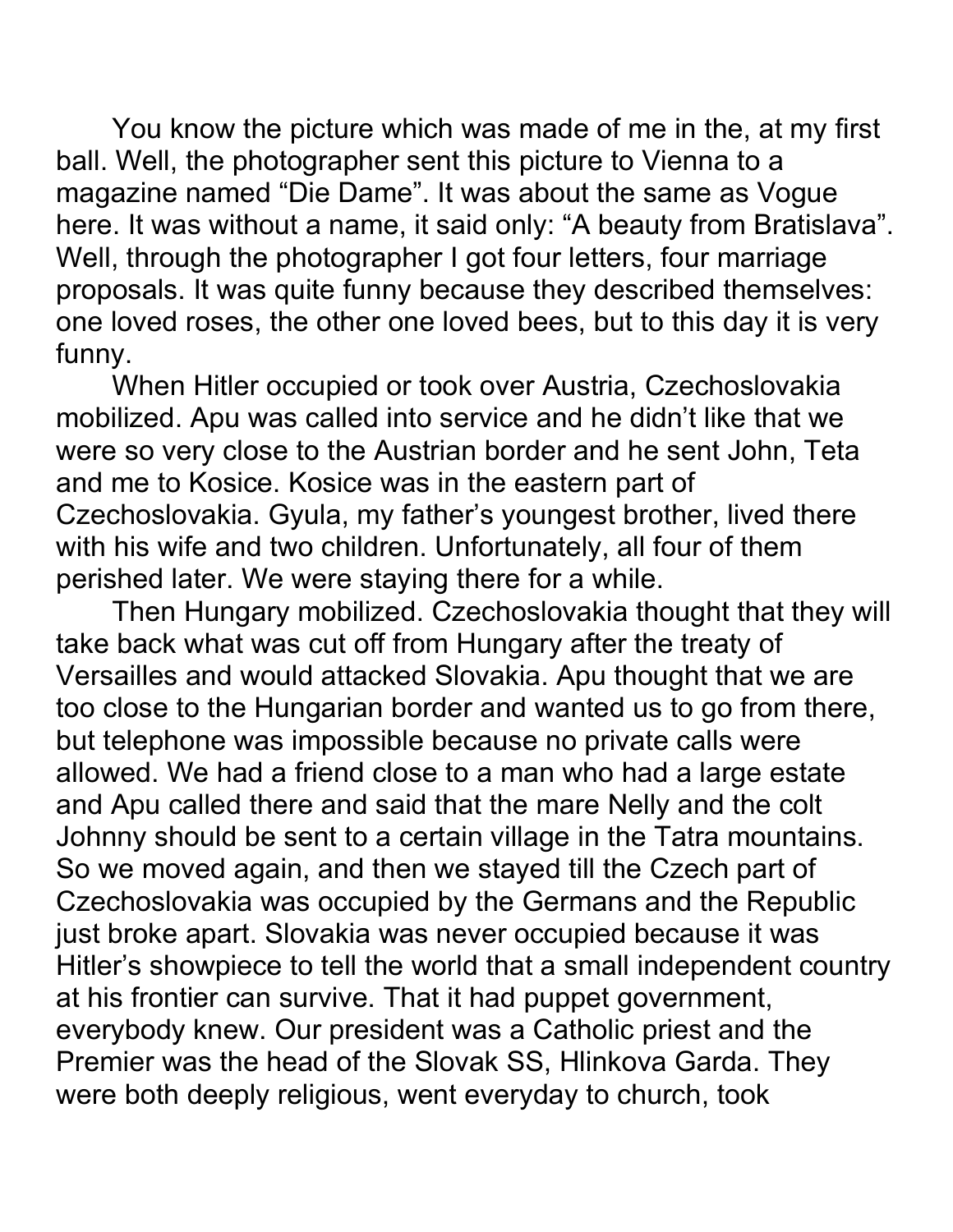confession. I wonder whether they confessed all the transports which they sent to Auschwitz.

The Slovaks were in their element. They could again steal and rob, which they did. The funny thing is we always thought that Rumanians are like that, because we said that to be Rumanian is not nationality, it is an occupation. But the Rumanians were sort of cheating or playing con games, but Slovaks just openly robbed or stole. They did it in 1918 when every single Jewish home was ransacked. They had a good time now with the new Hitler Laws. After they got rid of the Jewish problem they turned around and started with the Hungarians. They took away their citizenship and pronounced them to be alien. Then they pushed them to the Hungarian border, to Hungary. I wonder who will be the next? They didn't do anything to the Germans, naturally, but they got the same treatment after the war. There were a lot of German families in Slovakia who fled the allied bombings. Wounded soldiers were convalescing in the Slovaks spas.

When I spoke about our staying with the Palasthys, hiding with them, I say that only one person know, knew about our whereabouts. But that was not quite so. I remember that somebody else knew about it too. It was a German woman by the name of Hella Kunz. I made her acquaintance when I was pregnant. John was born the summer after that. I went to the spa of Trancianske Teplice. I don't know why but I got the whole treatment, including mudpacks. As I say, I don't know why. During that time I stayed in a boarding house which was owned by Otto and Hella Kunz. She was a delightful woman and we got very friendly. During the time we were at Palasthys, and our cash slowly disappeared, our bank accounts were naturally closed, but it wouldn't have helped anyhow because it would have given us away. Though the Palasthys never wanted a penny from us, we somehow managed that we said that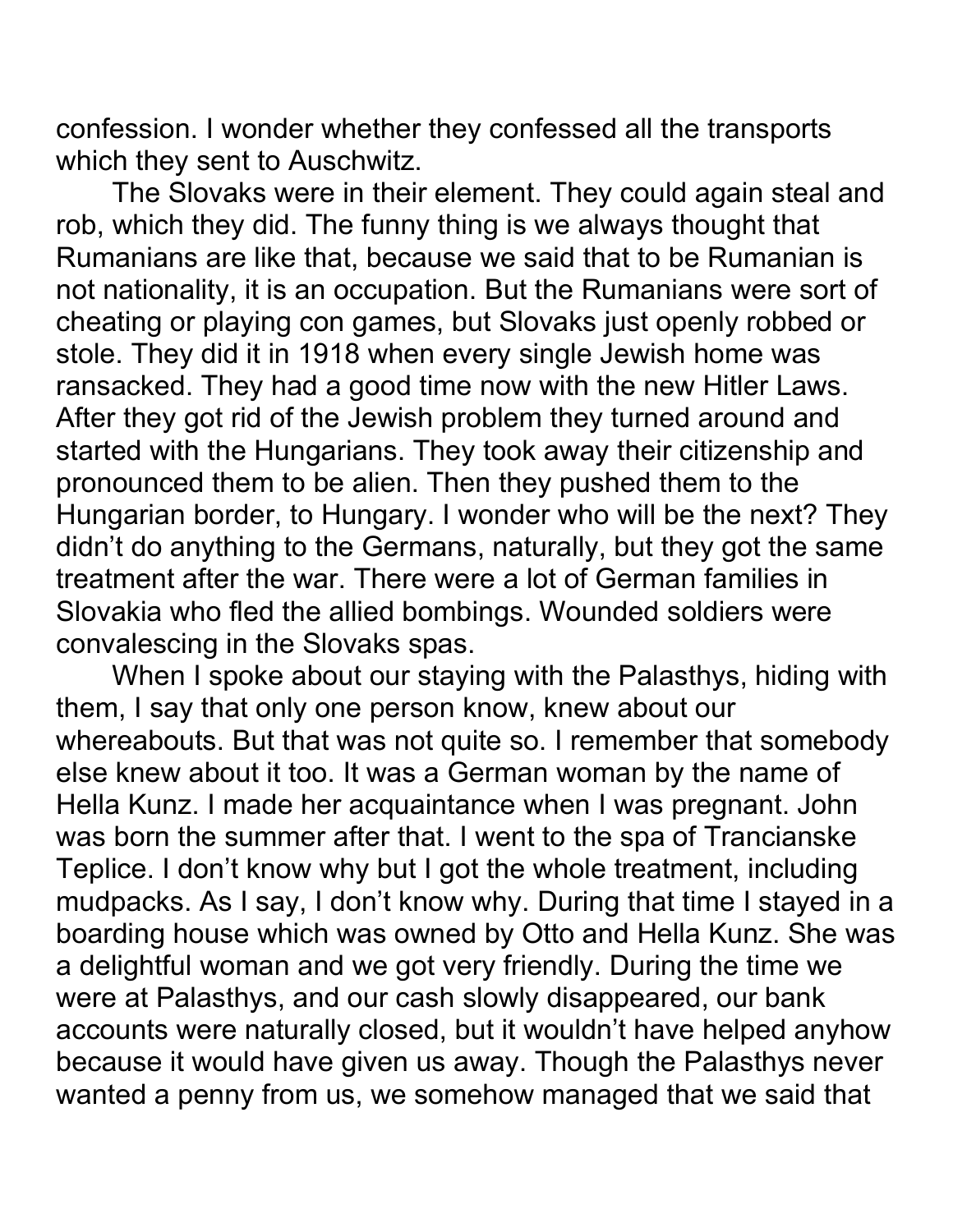we are going to take care of the household expenses. We even bought once a pig and in fact we prepared everything in the Palasthys' kitchen for the smokehouse. We made the sausages. Very delightful, at that time I could eat them.

So as I say our money ran out. I remember Hella and Otto Kunz came to Bratislava when the war broke out. He was an engineer, and I don't know what kind of engineer, but I know that his business bloomed and they made a lot of money. What I thought, what we thought maybe we could try, is to get in touch with Hella and maybe she would be interested in some of my jewelry which we could have sold. I think Karol or Nora (Ed: Palasthy) got in touch with her and explained the situation and she came. We knew that they were both Nazis, especially him, they behaved very nicely to us when we were in the ghetto and we naturally didn't have any radio. They came once or twice in the evening, and he brought his radio and we listened together to the BBC. Somehow we were not afraid that she would give us away. And she did not. She came and she was ready to buy some of my jewelry, which helped us out a great deal naturally, and she never gave us away. He was an ardent Nazi and always spoke about some weapon which Germany is going to develop, which would raze England and end the war. Maybe he spoke about the atomic bomb because they were feverishly working on that, as we did. So she was the other person who know about our whereabouts.

After the war, when the war was lost, they went to Austria. They got in such with us and asked that they had some things to take care of in Bratislava were we could help them. Naturally we were willing to do that and they arranged that we will meet at the Austrian-Czechoslovak border and talk it over what we can do, what has to be done. So her brother and Apu went by car to the border. I didn't have room so I stayed at home, which was very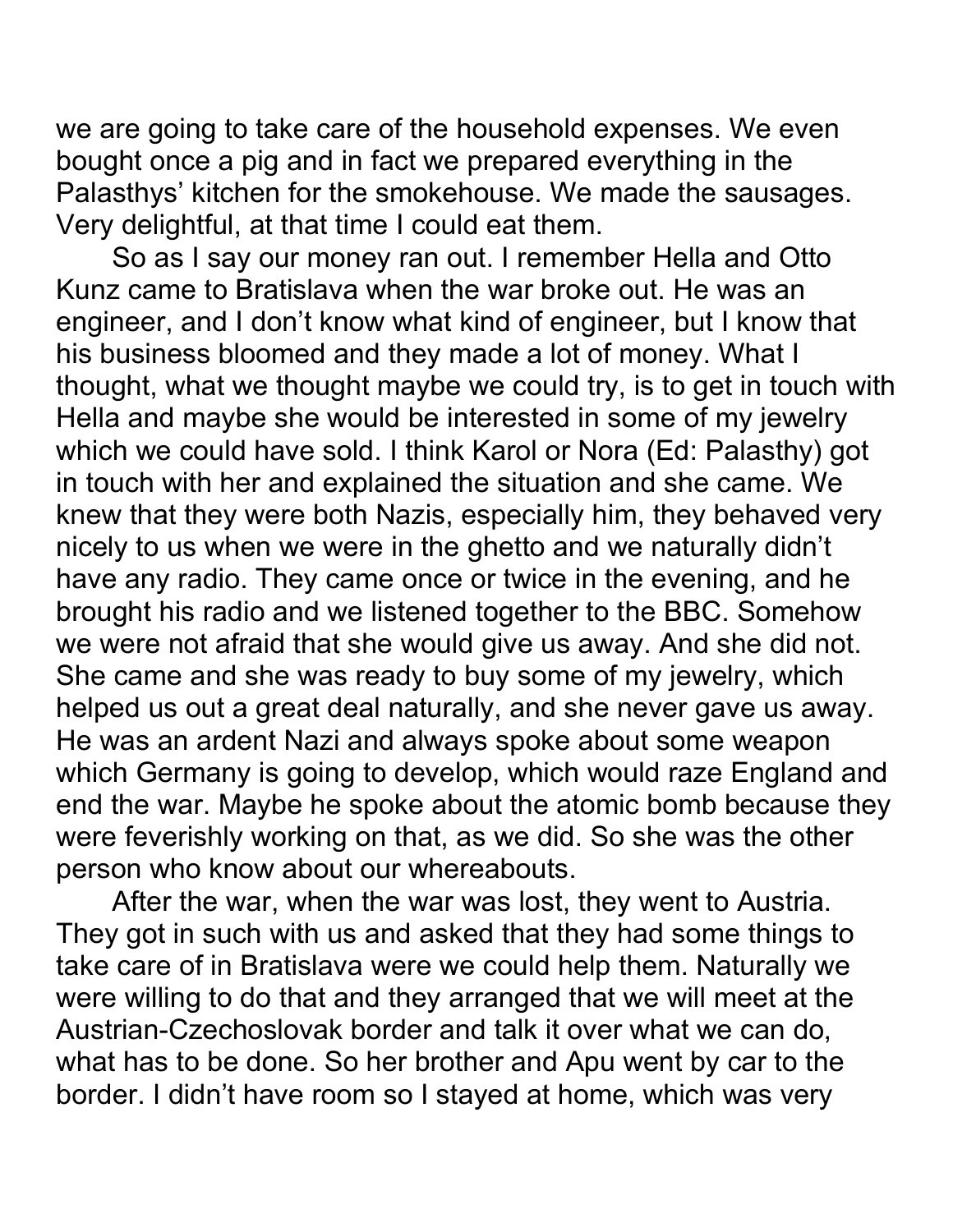lucky because when they met they were taken to the police station and were jailed. Apu was there three days, and after three days he came out only because before it happened that we had met a Danish man, a Dane, who came as many others came after the war, to make business with Czechoslovakia. He imported butter and cheese. We met him, we liked each other. Mostly he liked my friend Ruzena, who lived with us at that time and was very happy to visit her very often. So when Apu was taken prisoner they told him that, and he said that he will get him out, which he did in a way that he said to the police officers that he can't make business with the state only through Apu, and he wants him out because they can take care of the import of butter and of cheese. So Apu came home after three days, well, we didn't even let him in the apartment. We had to strip the poor thing in the stairwell and then straight to the bathtub. But Hella and Otto were jailed for six months before they could get out, and so we were very lucky that Apu was only, was only three days there. Though the first night he said that he is homesick for the boys, that they had a wonderful time. So that is the story of Hella and of our acquaintance.

A funny thing happened on a Sunday. We went, the three of us, to for the morning service to Marble Collegiate Church. After the service everybody in the aisle tried to get close to the altar to shake hands or to talk with Dr. Peale. We didn't do it with the crowd. We tried to get out as soon as we could from the crowd. We tried to get out to Fifth Avenue. Suddenly we stood face to face with Richard and Pat Nixon. They stopped and Nixon shook hands with each of us.

...... a very touching little story. Apu's grandmother, mother of the twenty-eight, had a little dog, Daisy. It was like a black Chihuahua. And she loved that dog more than her children or her grandchildren. In fact she chased her grandchildren out of the room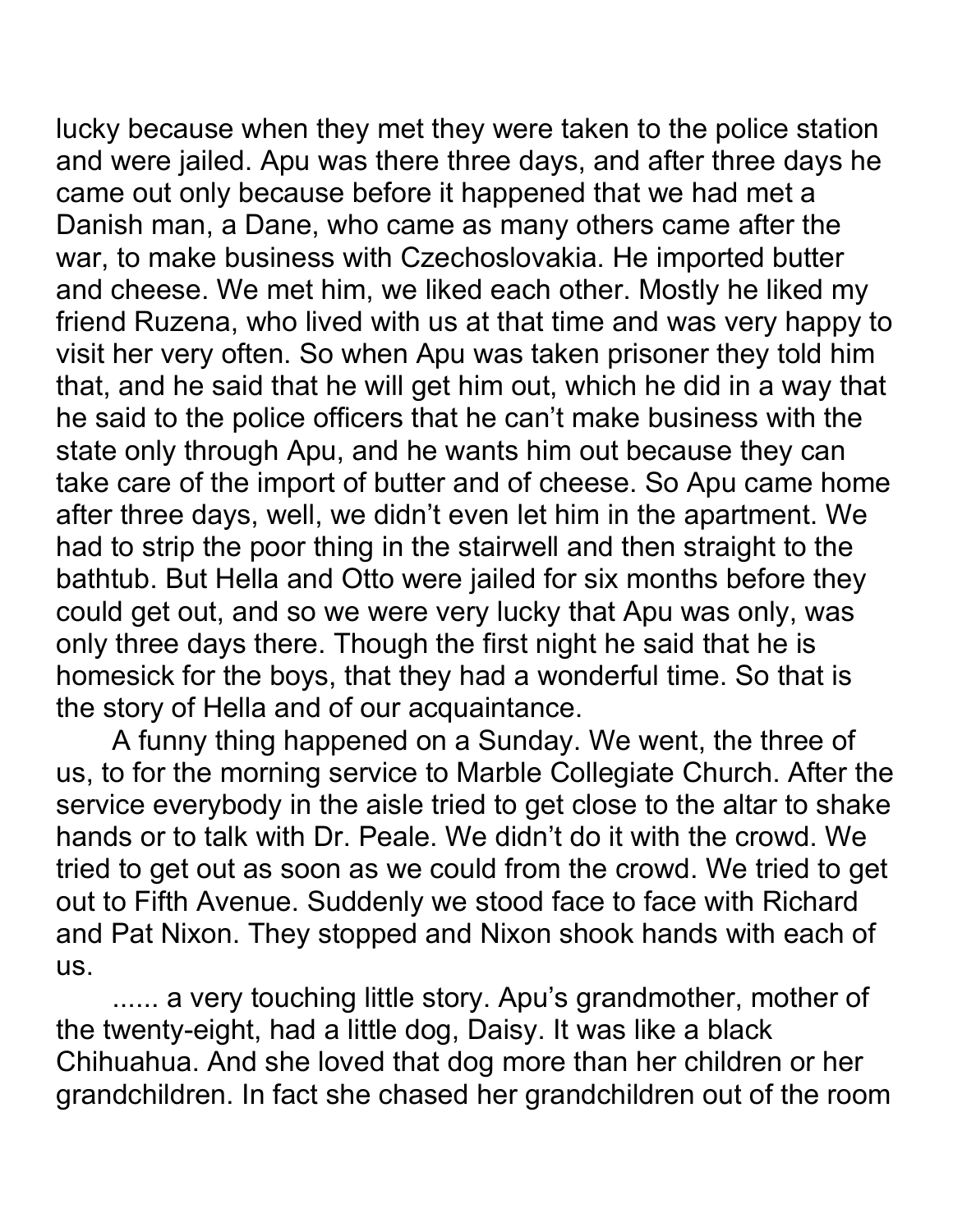because they made the dog nervous. She reached an old age, I think she was 96 or 98, when she died of old age. A few days after that the little dog made himself a nest out of her clothes and died in it. I think he must have died of a broken heart.

Minnie had the whole family for dinner on Friday nights. When she died Sadie took it over. But I remember two different dinners with Sadie and Dave Klau. The first one was shortly after our arrival, they invited us for dinner in the Harmony Club. Sadie must have been either very tired or very bored, because sitting at the dinner table in the middle of dinner she fell asleep. The second was, when we bought the house in Jackson Heights, Apu insisted that Dave and Sadie should be our first dinner guests. We had no furniture, we had no china, we had no flatware. All that came later. The living room was furnished with our porch furniture. At that time Apu loved the frozen Danish, what's this one called? Oh, yes, it was trout, the frozen Danish trout. And he wanted to start our dinner with it. Well, the fish were a little too big for our plates, and the head and the tail were hanging over the rim of the plate. I don't remember what else we served. It was just terribly embarrassing because Minnie and Sadie set beautiful tables, so did I in other times, and I was just very embarrassed. They were very gracious about it.

Another thing that I wanted to talk about, in the first ten years we didn't have too much money and time for entertainment except we have passes for Dezsoe Frankl's free movies houses. It was ten years when we went the first time to the theater. It was the Metropolitan Opera House. It was the old Met on Broadway, and we set on the highest tier. We just saw half of the stage but it was beautiful anyhow because Nureyev and Fontaine danced to Romeo and Juliet. It was the most beautiful crypt scene dance I ever saw in my life. The house itself was very, very shabby and the rugs and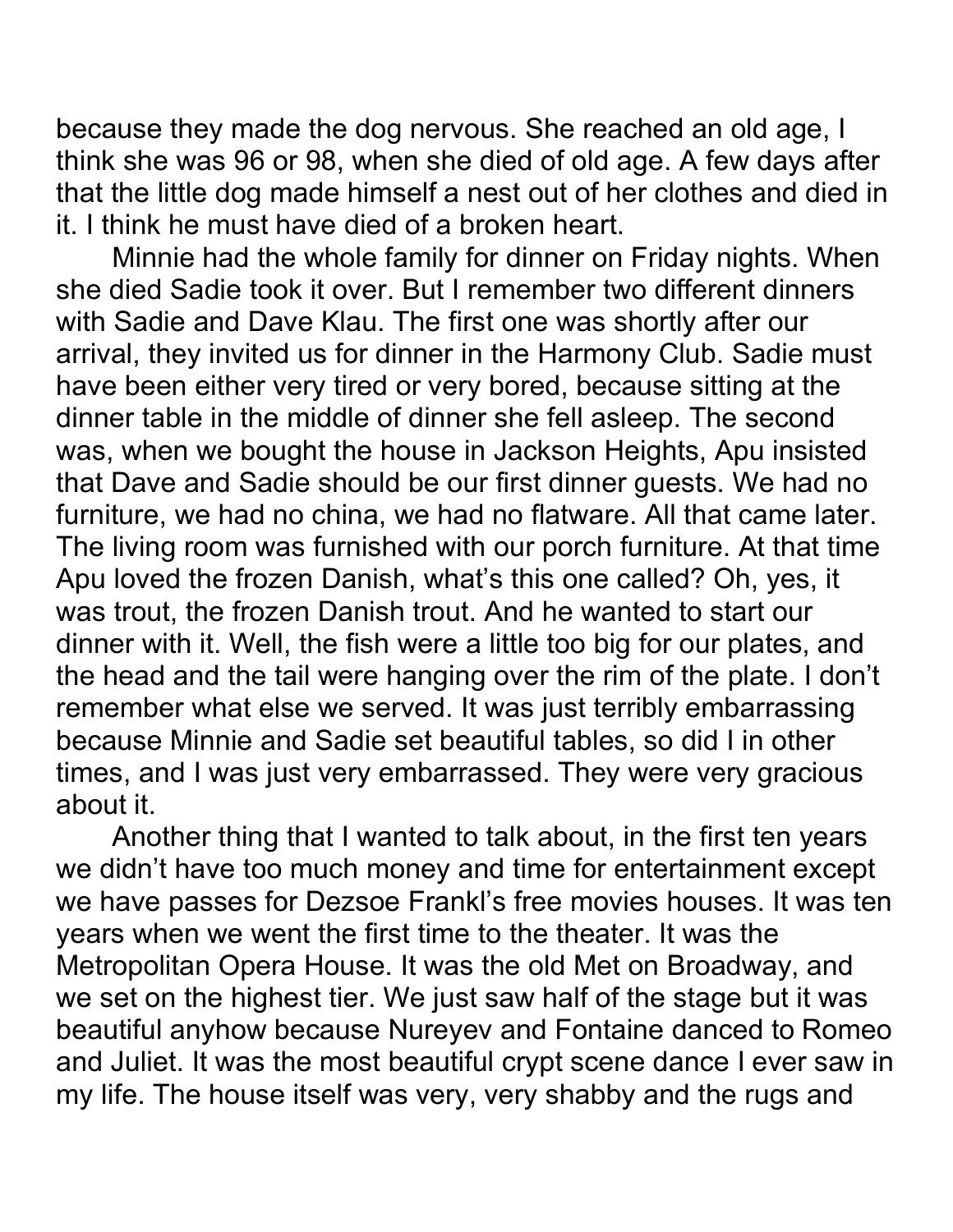the seats were torn. The famous diamond horseshoe was dark but for us it was a great thrill.

John worked in his mid-year and Christmas vacation and somehow he saved twenty dollars, which he wanted to put in a savings book. So he went into a bank, I don't know which one it was. But he was told that this bank was a commercial bank and he would be better off going into a savings bank, which is just across the street. That was the Seamen's Bank for Savings. So John went there and at the door a young lady waited and asked him if he's the boy who wants open a savings account? And then she ushered him to the right places. What do you say about this customer service? I think John stayed with the bank as long as it existed.

It happened to one Frankl relative, I don't know the first name, but it was told in the family many and many times. He was a dealer in antiques. He asked a friend of his to come with him to Devin. At that time it was Saturday, because at that time there was no transportation to be had. They wanted to buy an Iron Man. Iron Man is a full body armor from the middle ages. So it was summer, it was hot, it was a Saturday, so transportation was out of question, so they walked to Devin. They arrived full with dust, thirsty, exhausted and sweaty. Frankl said there is a house on the marketplace with a red roof and there is the Iron Man. So they went to the marketplace, went around and around and around again. There was no house with a red roof. So, finally exhausted, they settled down and Frankl said to his friend "you should never rely on a dream." Well, that's the story.

One summer, Rheingold beer made ethnic commercials. Supposed to be in Hungarian, about a wedding. At this time a young Hungarian portrait painter lived in the house and his friends arranged for him to have an audition to have a role for the bridegroom. His English was nonexistent, he asked Apu to come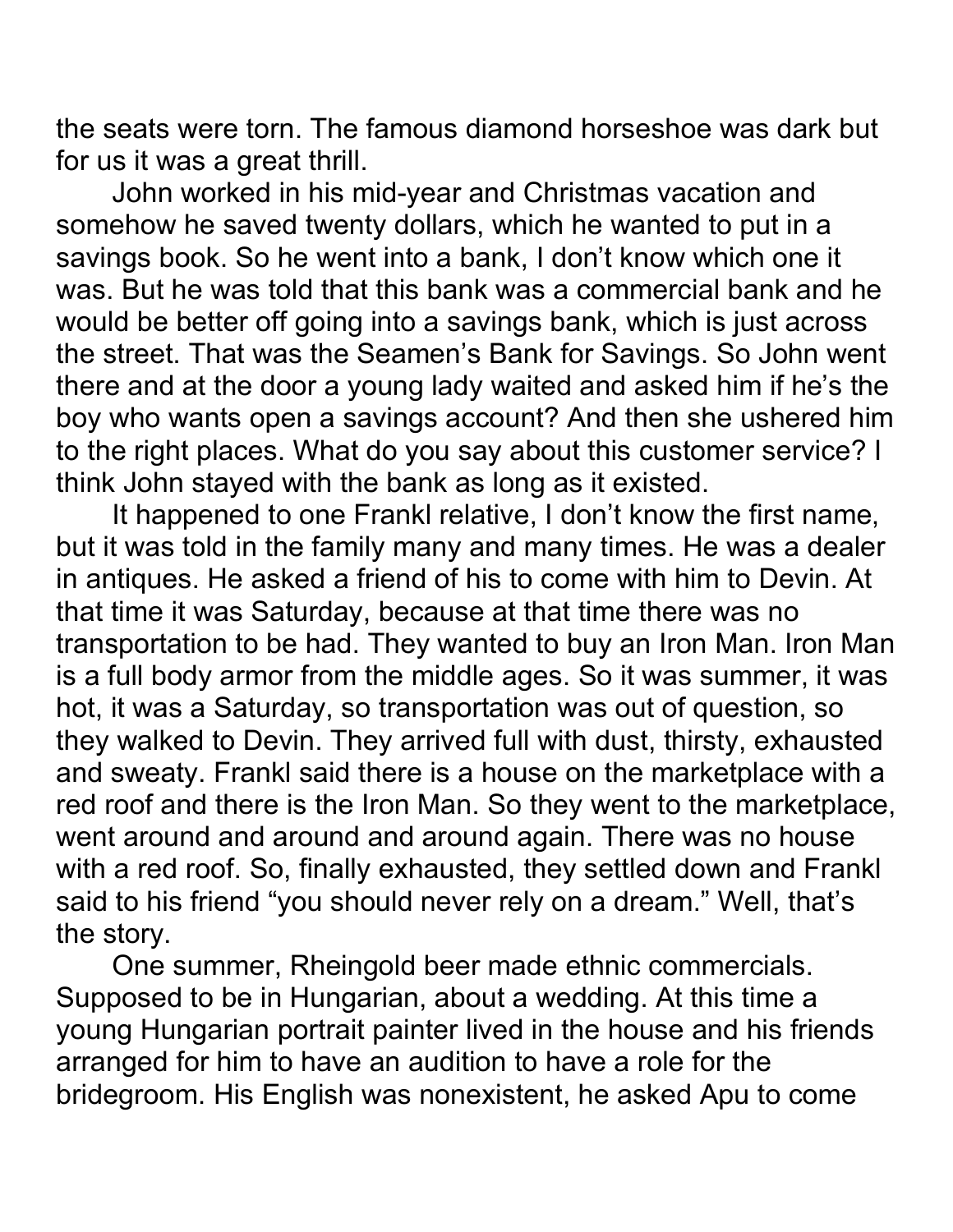with him and interpret. Well, off they went. The young man didn't get the role, but they kept Apu for the father of the bride! He made a thousand dollars that one day and became a member of the actors' union. Naturally, we didn't know when the commercials would be on, so we watched the whole summer the baseball games. We saw him a few times, he was very good, really very, very good. But the baseball games were just too much for us. We were used to the pace of the European soccer and that was just too slow. From that time on he got \$3.50 every month from the union. When he died and the \$3.50 came I sent it back with an explanation. A short time later they send me \$5,000 life insurance, which very smartly I put into the stock market and it was gone.

I remember one more thing. That was in 1939 in the winter months, shortly at the beginning of the war, Klemens Kraus, the conductor, came to Bratislava with a Viennese Philharmonic and we all went to the theater. The theater was packed. We didn't arrange it before, didn't speak about it, but everybody was dressed. Apu had a navy blue, double breasted suit with a tuxedo collar, a little bow tie. He looked very, very handsome. I had a long black velvet dress on and black velvet evening coat with white satin lining and jewels. Everything just looked beautiful. And I said, we didn't speak about it, we just had the feeling that it was the last time. And it was sort of a Dance-Macabre. It really was the last time.

Yes, it was the end of a beautiful, genteel way of life.

Shortly after that I became ill and was sent to the Tatra mountains to a hospital. In 1939, on the first day of September, I was a patient in my hospital bed on the Czechoslovak side of the mountain and I woke to a horrifying dreadful noise of war. Hitler invaded Poland.

There are nice old ladies and there are grouchy and cranky ones. This are those where I belong. These are those who change